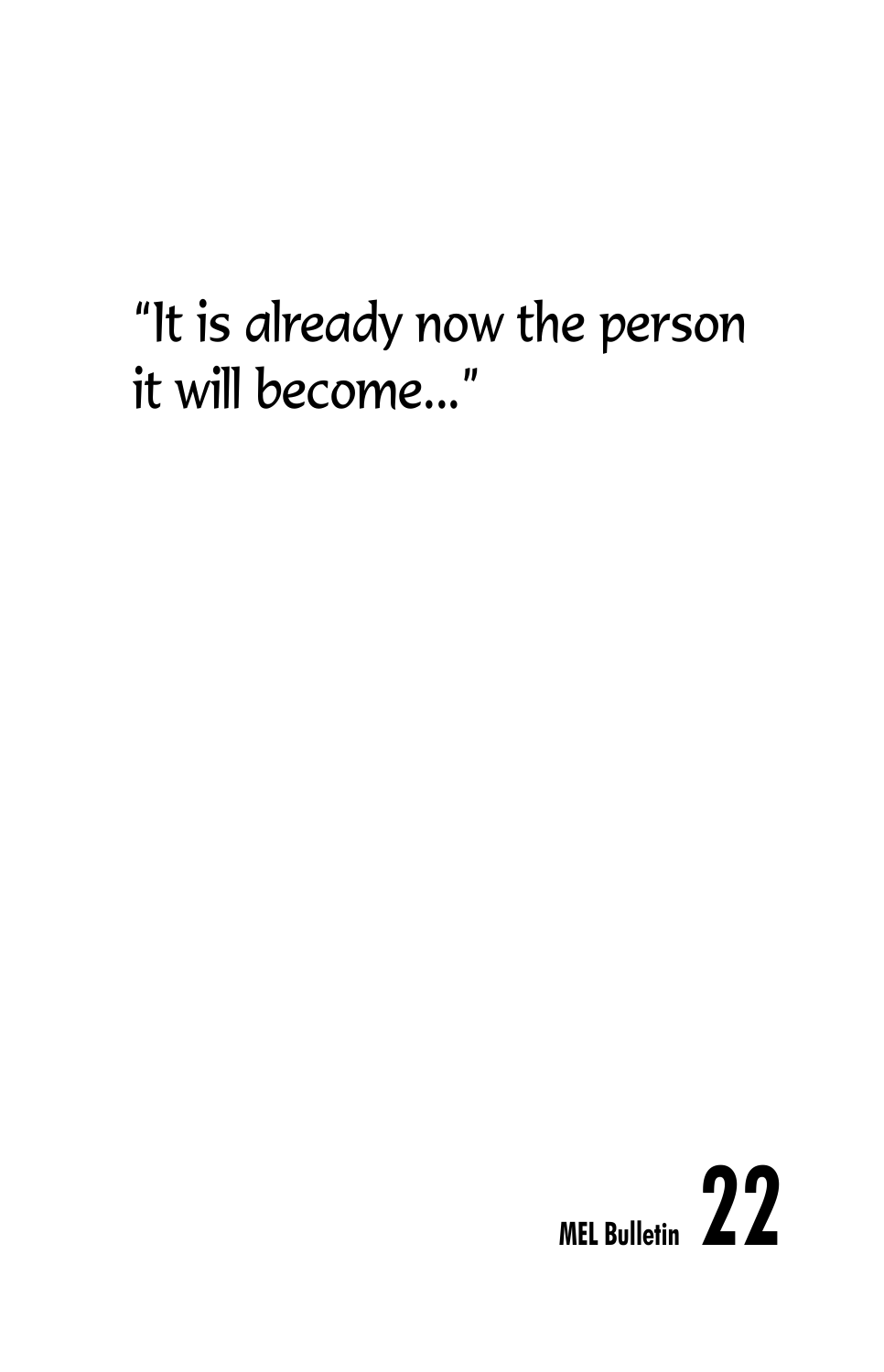Translator: Allen Geppert, fsc Aidan Marron, fsc

Brothers of the Christian Schools Via Aurelia 476 00165 Rome, Italy

November 2005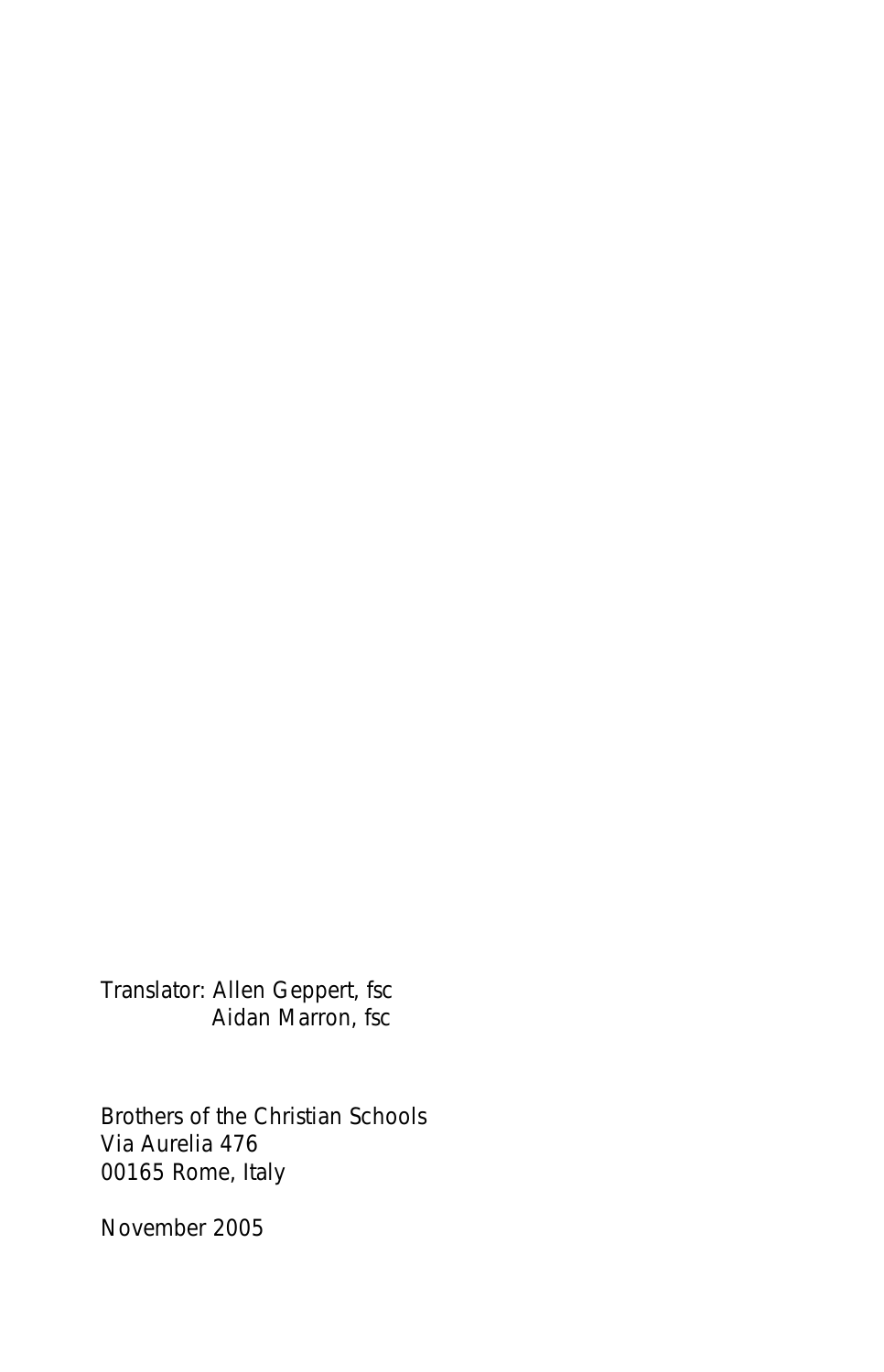## Introduction

- April 2005, at the Mother House of the Brothers in Rome. For some days now about ten journalists have been at work here covering the death of Pope John Paul II and the election of his successor. On this particular morning the pressroom is calmer and I have gone to talk to three journalists from French public radios who are not working in St. Peter's Square. All are impressed by the stature of the dead Pope and sing his praises; then in the course of a sentence one of them adds: "…but he was conservative; his position on abortion…". Having assured myself that all the microphones were turned off, I said to them: "Gentlemen, you are all fathers of families; could you - off the air - answer this question? When you knew your wife was pregnant, when something began to move in her womb, when you saw the transformations in her body…did you imagine anything other than a little piece of man or woman? Did you not begin to make plans, did you not talk about names, whether it would be a boy or a girl, what kind of temperament it would have, who it would resemble…? a new original human space, did it not become bigger and grow in your imagination…? Well then, what was Pope John Paul II trying to tell us?"
- The International Convention on the Rights of the Child stipulates in Article 6:

*"1. The participating States recognize that every child has an inherent right to life.*

*2. The participating States will ensure in every way possible the survival and the development of the child."*

We can clearly see what the Convention means when it uses the word 'child. We can also understand the long debates which preceded this text and which posed formidable questions about the embryo, about its appearance, its formation, the stages of its growth and also about its elimination…

• The International Convention is of necessity a compromise text. We understand this. But we can't just leave it at that… especially we who are parents and educators, who are the passers on of life, the indicators of Meaning. Especially we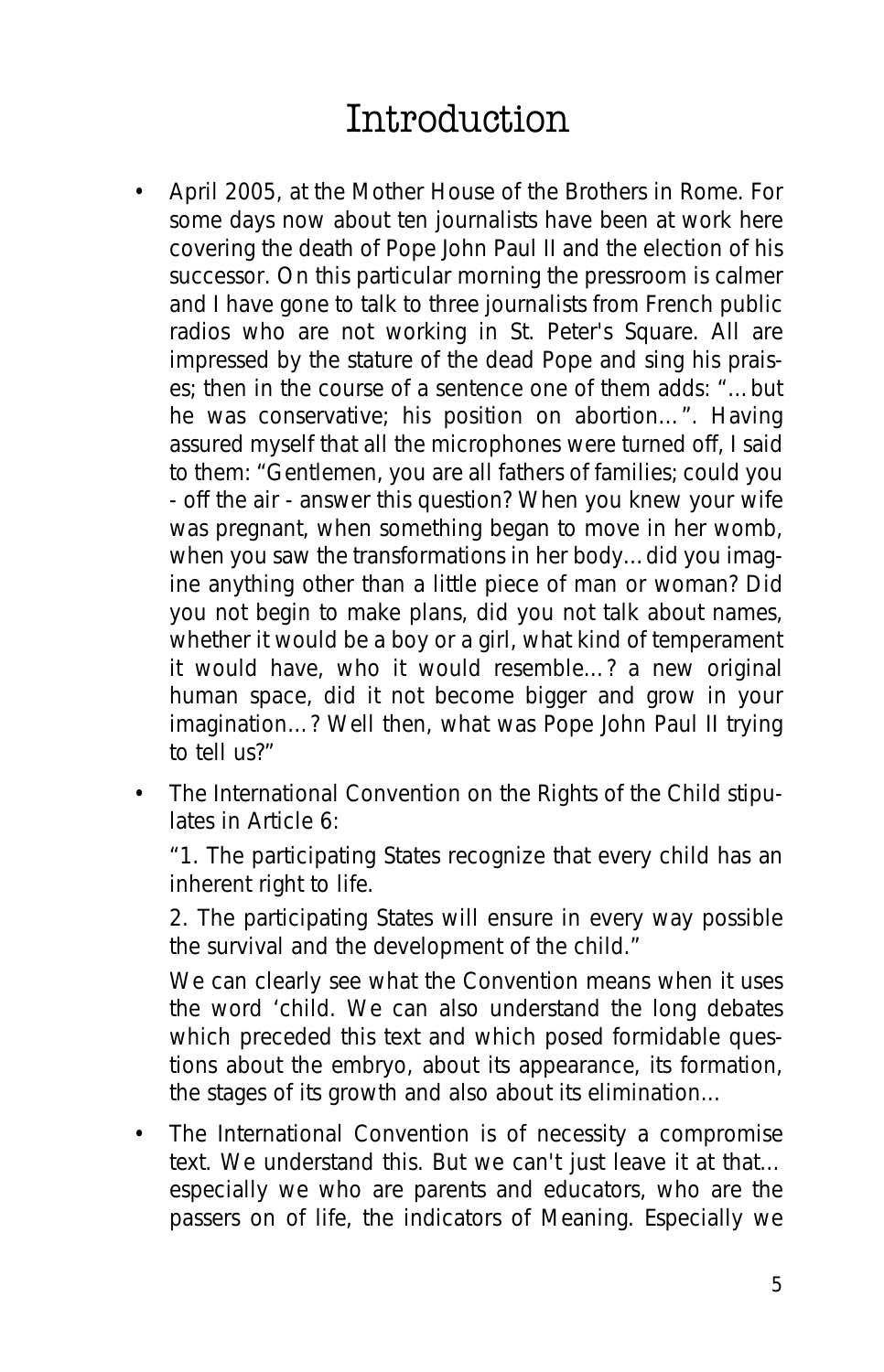Christians, who historically, founded the concepts of the dignity of the person, of respect for all human life, especially the most humble, the most exposed and most fragile…who founded them on a God of relationships who gives Himself freely as a gift, gratuitous and definitive.

Also, more than for others, our responsibility is today engaged in difficult and urgent debates which are put before persons and societies by the sciences and notably by the technical and dazzling progress of biology.

• We need to develop two indispensable attitudes.

First of all respect for and listening to different points of view but above all taking on board the profound sufferings and questions of Meaning which are often hidden behind the debates which deal with the origins of life as well as with the last stages of the human journey.

Then we need good sense and increased clear-sightedness. Here it is above all a question of trying to face up intellectually and spiritually, to the arduous questions which touch upon philosophy, life sciences and theology. This requires an effort of the intelligence.

And as Christian educators we are obliged to do this. What is at stake is considerable.

Why?

Because there is a new scientistic and deterministic wave which is invading all contemporary debate: "Science has said...! The techniques are available! Is there anything left to debate?" Opinion is bludgeoned by this type of reasoning and dazzled by authorized documentaries and demonstrations made by science experts who are at least blinded by the theoretical and practical possibilities of their own investigations or, at worst, who are encouraged and pressed by industrial laboratories who are clearly aiming at profits.

• We must fight against this abdication of thought and its laziness in the face of the thrilling advances of sciences and technologies. The great human issue with which we are all confronted, personally and institutionally, today and tomorrow, is concerned with the idea which we have of human life and of the respect which we owe it.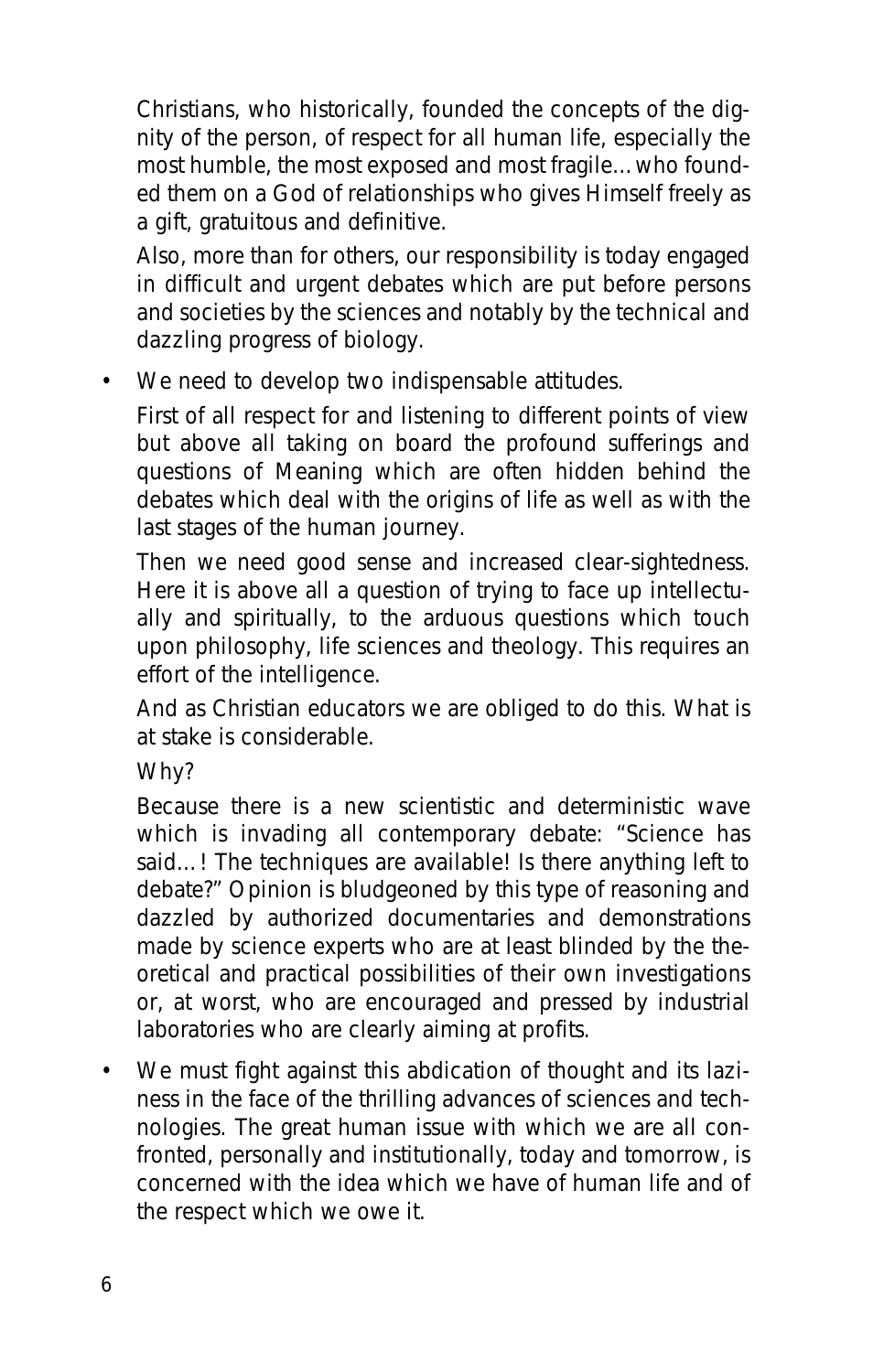We can clearly see that over the last forty years especially, the general mentality has greatly changed: before, LIFE was received willy-nilly as something which we did not decide totally, as a gift (welcome or otherwise), as a sudden development to which one had to submit and face up to…; today, Life is presented as a choice, which we decide on, which we program, which we weigh up and which we can eliminate… Before, Life was subject to a triangular relationship. Today it is locked in a dual relationship. Here we are able to understand all the blind alleys this can lead to, sources of so much suffering. Women in their bodies, more so than men, are at the centre of this problem which has not yet developed all its implications. But already our basic attitude towards the Life-whichis- arriving has been inevitably modified: while we used to be spectators of a life which presented itself to us as being independent of us, today we are the actors and deciders of that same life; those who authorize or refuse to authorize its arrival. In the long term, is this role human? Is it really our role?

• The MEL booklet which I am introducing here - under the evocative title borrowed from Tertullian, a Christian jurist from the Second Century - is meant simply to provoke reflection and to encourage all Lasallian educators to resolutely 'invest' in the fields of philosophical, theological and scientific thought in regard to the questions which touch notably upon the origins of life.

This booklet opens a door and presents two complementary and necessarily limited but enlightening contributions:

- the first is a text by Fr. Alain Mattheeuws, SJ, a biologist by formation and professor of moral and sacramental theology at the Institute of Theological Studies in Brussels.
- the second comes from Br. Auguste Thérond, a French Brother who has worked forcefully for more than 25 years with health professionals in giving information to young people and psychological and material support to young mothers. He draws his information mainly from Europe and the USA. He presents to us here, elements of assessment that are usually hidden by the organs of information which are addressed to public opinion.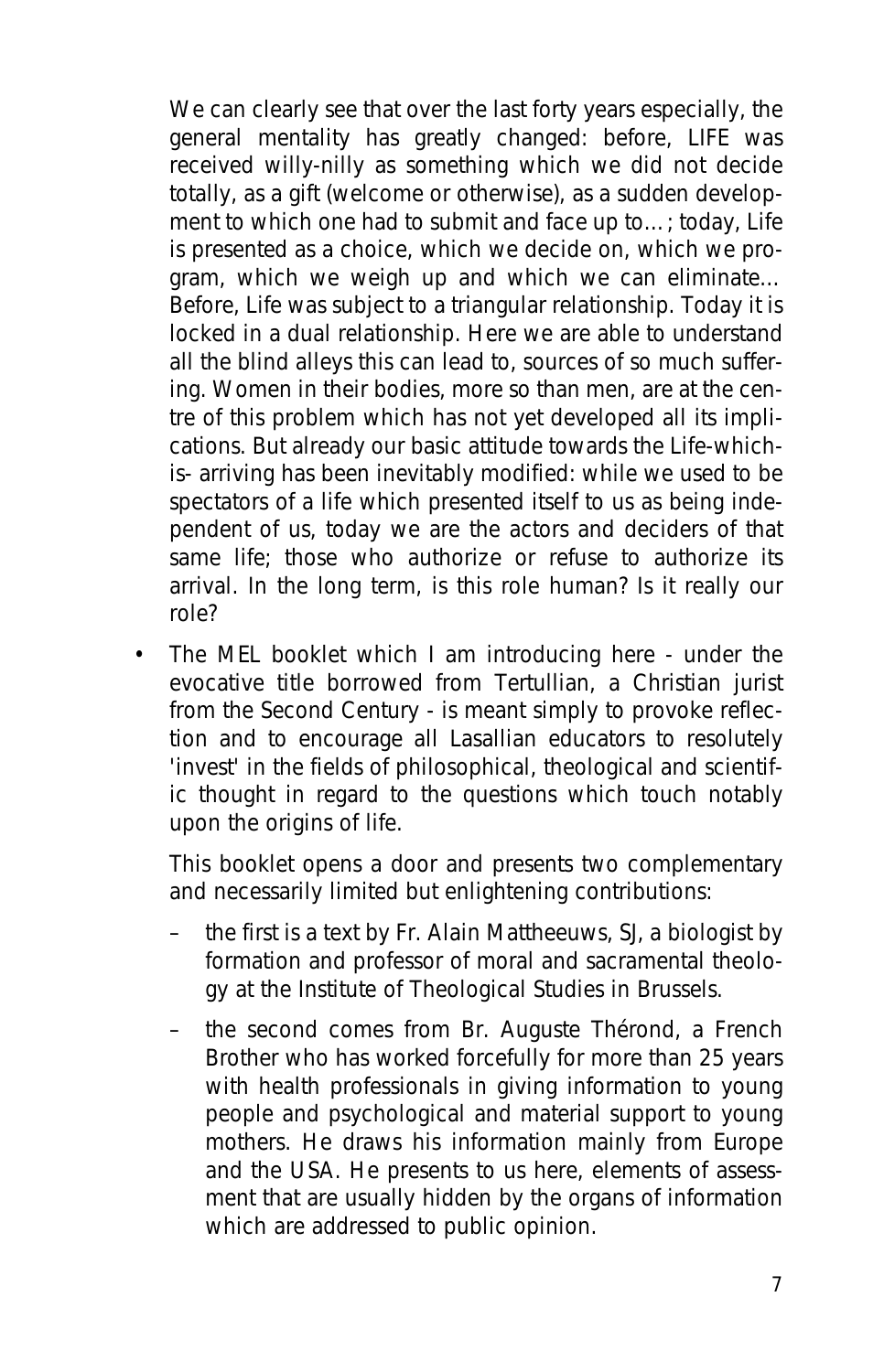We thank these two authors for their reflective and practical commitment which we are happy to offer to our readers to stimulate their own reflection and educational commitment.

We end by offering you a useful glossary for this debate and some less well known biographical information necessary for our information.

Obviously all the points of view presented here are elements in a debate for ways of thinking and acting which have still to be constructed. This is what we wish!

Br. Nicolas Capelle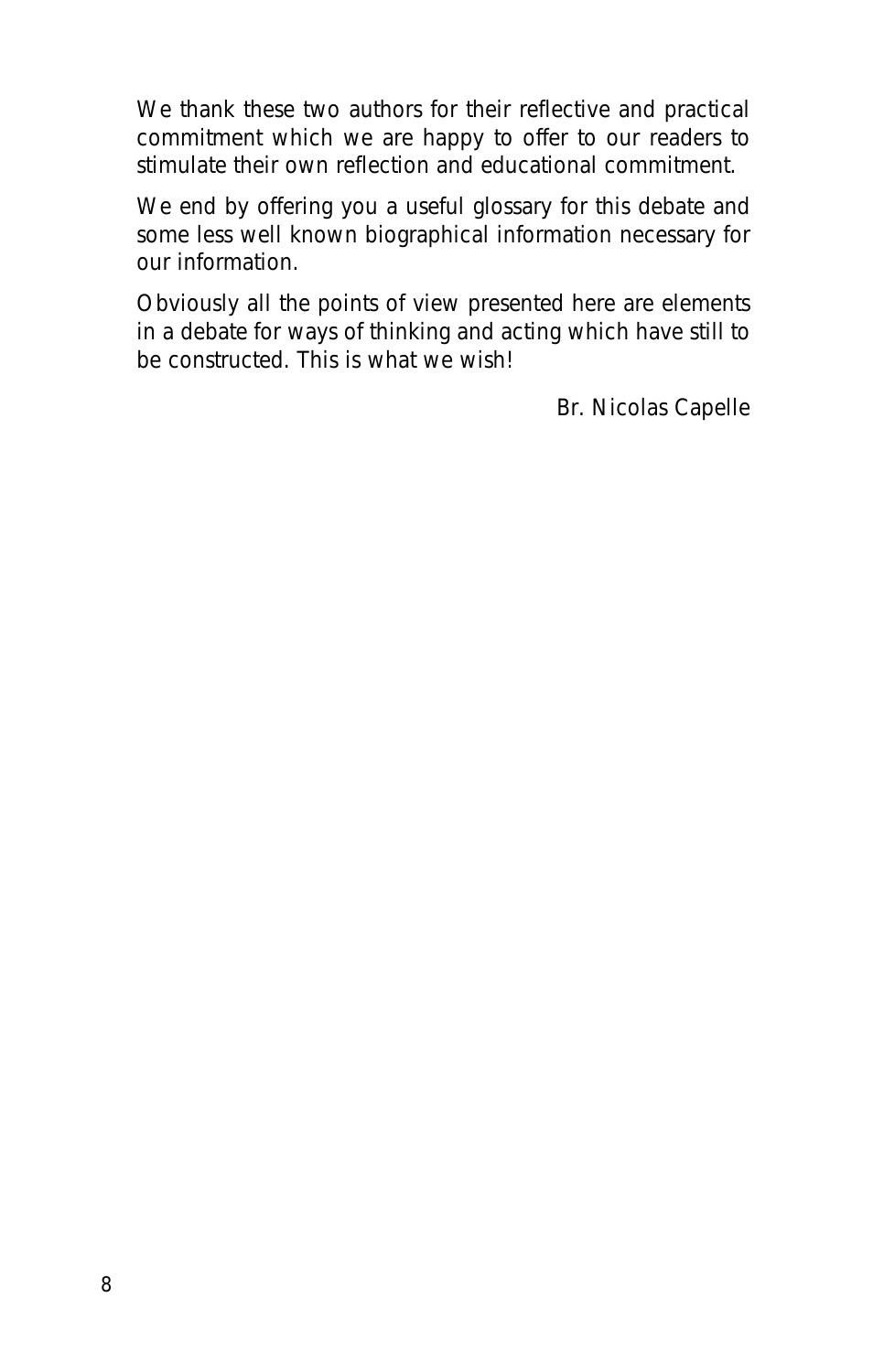## I. Fundamental considerations

### **Alain Mattheeuws s.j.**

Professor at the Institute of Theological Studies (IET)

### The human embryo, enigma and mystery

This article is concerned with ethical and religious attitudes towards the embryo. The respect that is due to it is based on its human origin which remains enigmatic (I). The position of the Magisterium is very clear on this subject (II). Personal theological reflection can stimulate our thinking on this matter (III).

### **I. The enigmatic nature of the origin**

Thanks to scientific and, in particular, to biomedical research, we have a large amount of new data about the coming into existence of human beings, on what an embryo is, on what constitutes it, and on the phenomena presiding over its growth. Even if it is possible for us to dissociate the conception of the embryo from marital intercourse, we perceive intuitively that the "cradle" of a human being cannot just be any act. The conception and growth of a human being belong to the category of human acts. This gives rise to some very searching ethical questions about what we are and what we wish to become, while yet respecting all the while the humanity we share with others. Each of us was at one time a human embryo.

If scientific observations are becoming more and more precise, they should serve to enlighten our judgments, but they cannot take the place of ethical and religious reflection. The definition of what is human does not fall within the competence of natural science. To reflect on what an individual is, on what a person is, on a creative act is, falls under the heading of ethics, philosophy and religion. The definition of a man includes all that he is in all his component parts. Our present knowledge about the embryo can leave certain options open: the characteristics of the individual, the identity of the individual with the person, the refusal or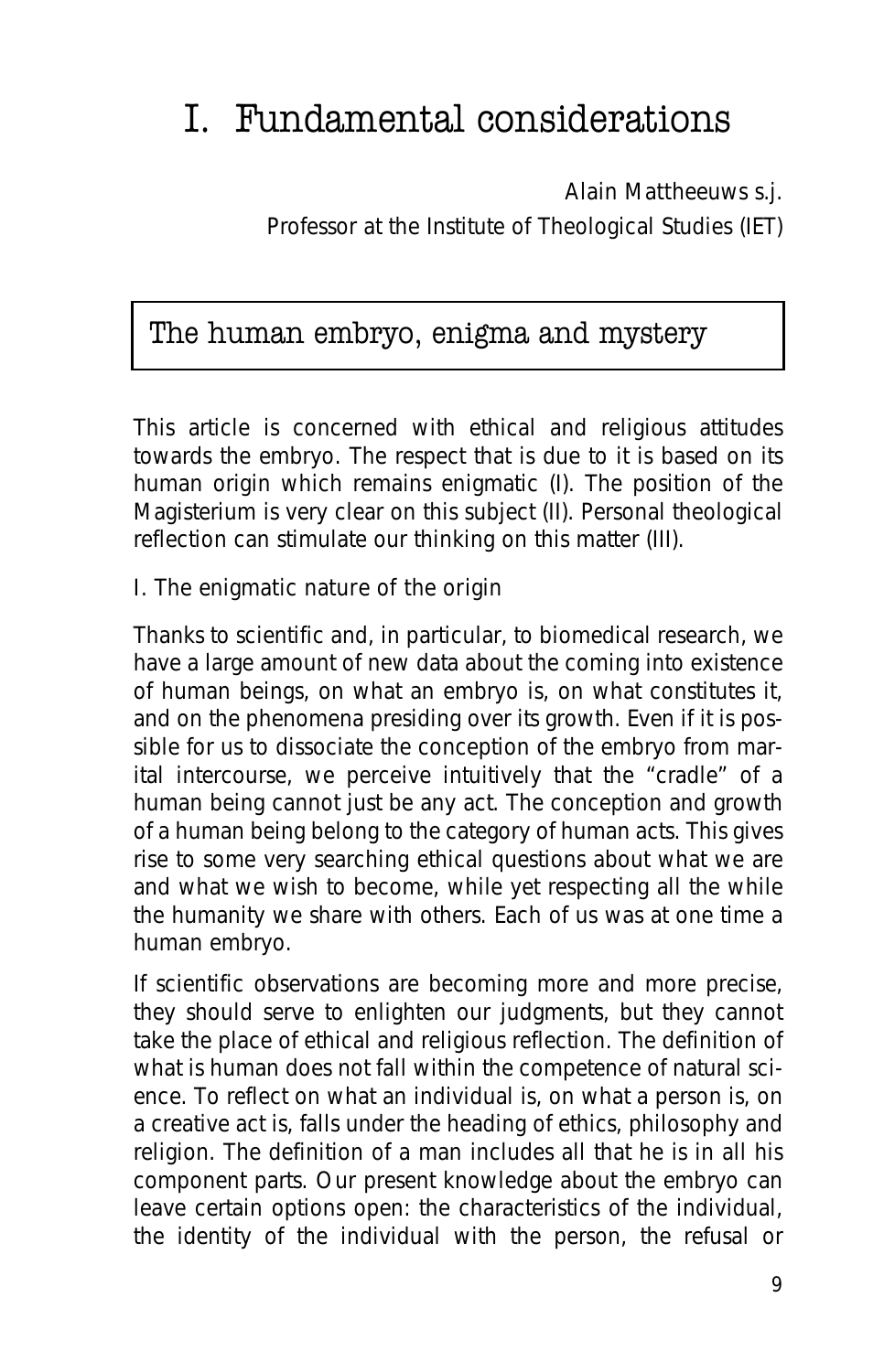acceptance of the idea of the "potential person", the precise moment of God's creative act. The human embryo belongs to our species: we need to study it more deeply; it has not yet revealed all its secrets. Perhaps it is not for us to determine the exact moment when it begins to live? We need simply *to recognise it and note a whole series of visible indications*.

Even if one does not believe in the immediate "animation" of the embryo, that is, in the presence of the spirit or soul in it at the very first moment of its existence, one cannot deny that the human preembryo or embryo is a "potential person", or, in the words of the French National Bioethics Committee (1986), "a person in the process of becoming". It is this person "in the process of becoming" that people want to use today as part of a process which will kill it in the name of scientific research. It must be obvious to everyone that this is to make an idol out of scientific progress. And do we not also become the slaves of economic factors and all sorts of competition to acquire prestige whether academic, national or pharmaceutical? This reduction of what is human to the state of biological material contains the seed of eugenic totalitarianism which is already present in the most recent advances in cloning.

Its enigmatic character and its appearance which we still find disconcerting cannot serve as an alibi for our denying its dignity and risking its unilateral destruction. In the face of such a serious question, human wisdom advises us "*when in doubt, abstain*". This "protective" principle reflects the seriousness of the question. How, in fact, can we believe that an embryo can become a person if it is not a man at the very start? The criteria which designate the right moment to recognise it as a person all belong to a reductive view of time. And so, if there are questions and doubts regarding the status of the embryo, these doubts cannot *de facto* and therefore *de iure* be resolved to the disadvantage of the embryo. When there is a doubt *de facto*, prudence dictates to our conscience to plead for the maximum respect: you don't fire into the undergrowth if you think that what is moving about might be a person.

If we take the Christian point of view, things are even more striking. Every embryo, in the form in which it shows itself to us, or in the form we come to know at the present time, is in fact *the result of a creative act of God*. As soon as a human embryo appears, there appears also God's creative plan for a human person. This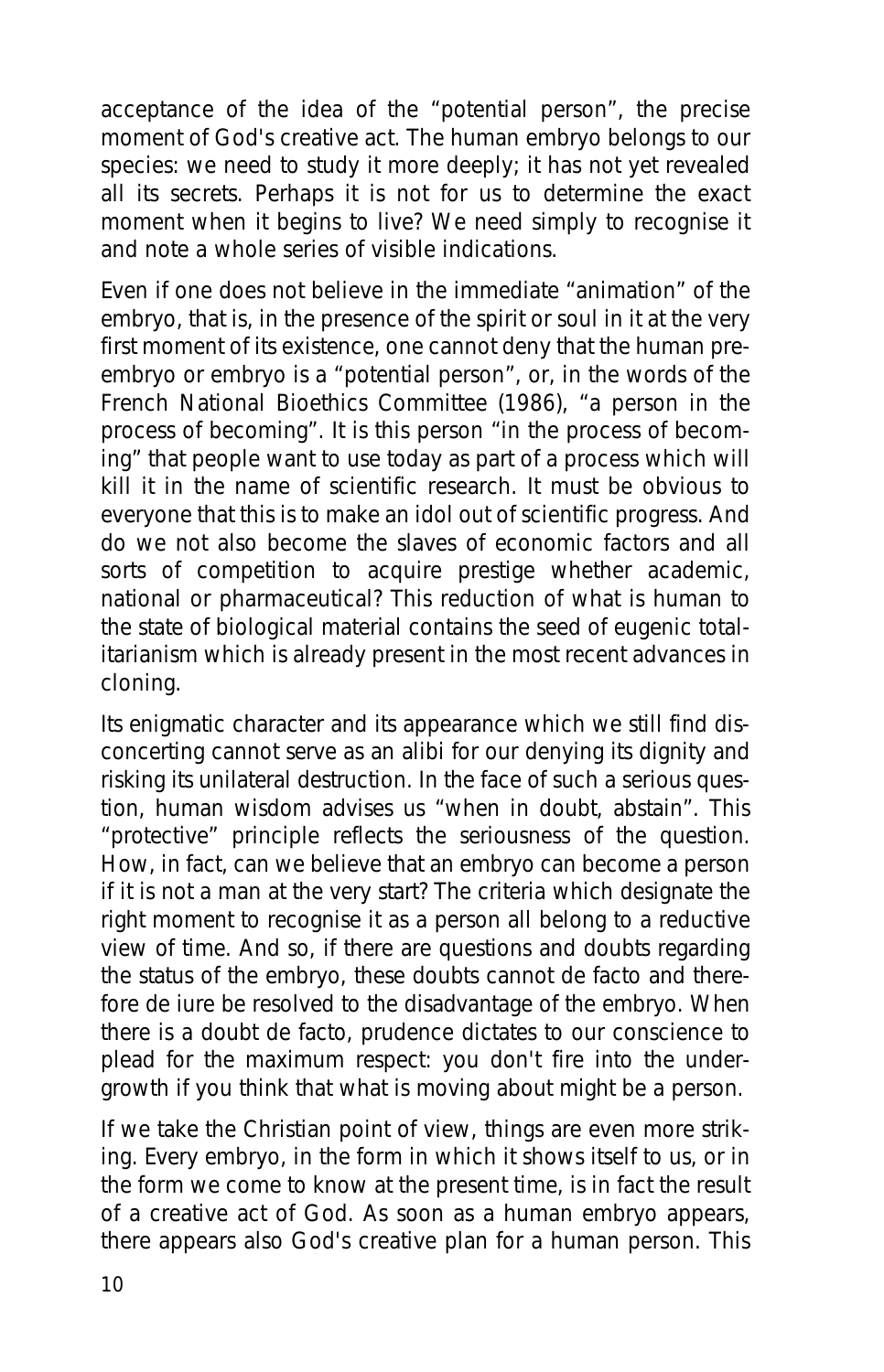plan of God must be respected. For Christians, the unconditional respect for the status of the embryo reflects respect for the creative work of God. Moreover, all people are created in Christ (Heb 1,2). He is called to be in the Only Son. The status of a child of God, recognised by faith, confirms the personal love that he has a right to expect from his parents and from all people.

#### **II. The Catholic View**

The doctrine of the Catholic Church regarding the human embryo is presented and explained in two major documents: the Instruction *Donum Vitae* (DV) of the Congregation for the Doctrine of the Faith (1987); and the Encyclical *Evangelium Vitae* of Pope John Paul II (1995). We give a brief summary of these two documents.

#### *1.The fundamental moral principle* is stated in DV I,1:

"A human being must be respected - as a person - from the first moment of its existence".

"From the moment the ovum is fertilised, a life begins which is neither that of the father nor that of the mother, but that of a new human being who develops by itself. It will never be made human if it is not made so then. This eternal truth is confirmed by modern genetic science. It demonstrates that from the very first instance the programme is fixed indicating what this living creature will be: a human being, this individual human being, with characteristics already clearly determined" (DV I,1). Recent advances in human biology have recognised that, in the zygote resulting from fertilisation, the genetic identity of a new human individual is already constituted.

The Magisterium of the Church has not pronounced on the philosophical question of when life appears. It does, however, pose the following question: "How could a human individual not be a human person?" (DV I,1), and it maintains that, from a moral or ethical point of view, the product of human conception demands the unconditional respect due to all human beings. From that moment, we must recognise the rights of the person, which include in the first place, the inviolable right of all innocent human beings to life. Since it must be treated *as* a person, the embryo must be defended in its integrity, cared for and healed as far as possible, like any other human being, in the context of med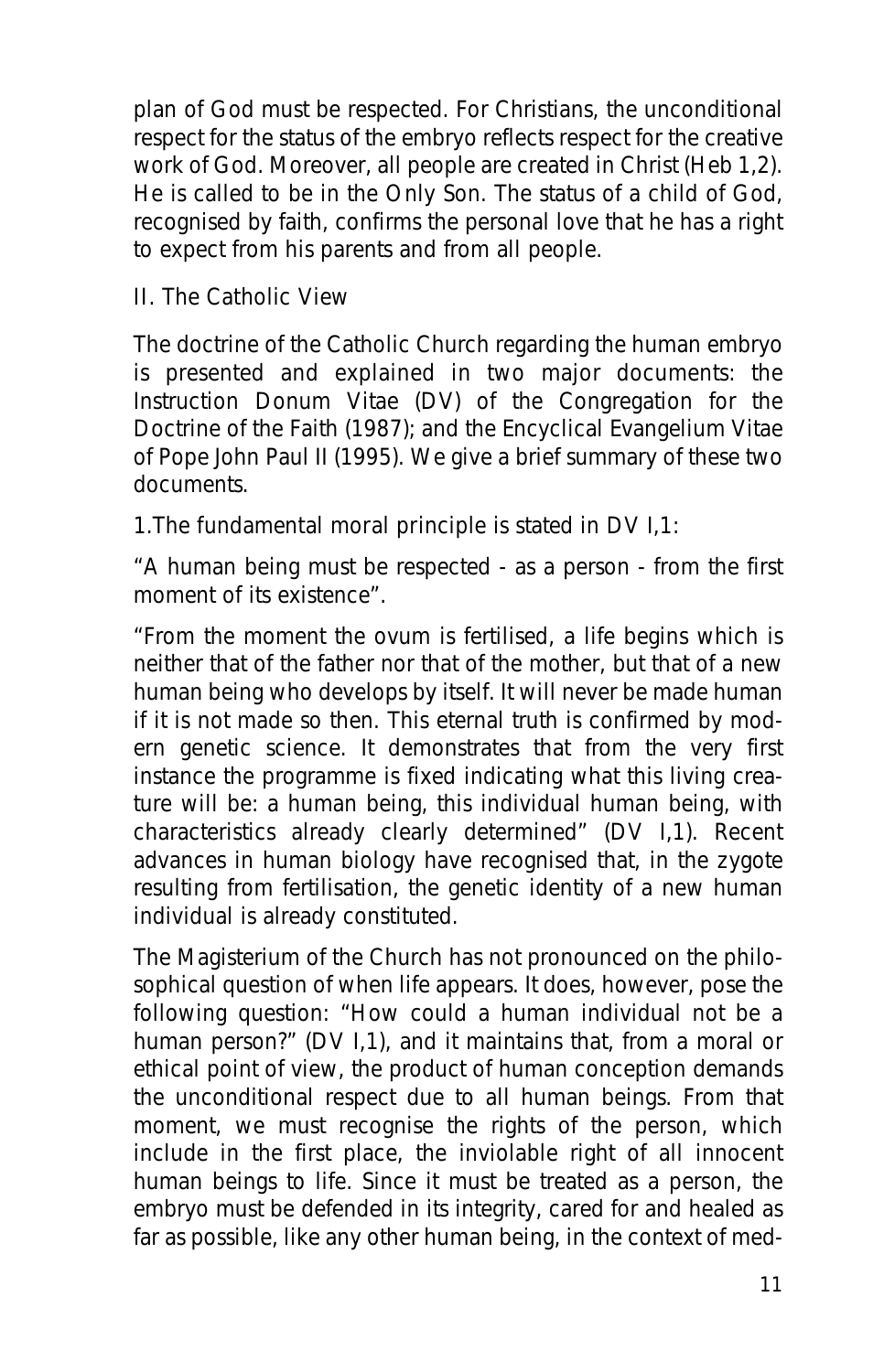ical care. It is a patient to be treated just as any other patient deserves to be.

#### *2. As a consequence:*

2.1. Medical research must refrain from *operations on living embryos*, unless there is moral certitude that the life and integrity of neither the child to be born nor of the mother will be harmed, and on condition that the parents have given a free and informed consent for the operation on the embryo. If human embryos are still living, whether viable or not, they must be respected like all human persons: experimentation on embryos which is not directly therapeutic is illicit. In the case of clearly therapeutic experimentation, that is, if what is involved is experimental therapy for the benefit of the embryo itself as an extreme attempt to save its life and, through lack of other valid forms of therapy, the recourse to remedies or procedures not yet completely tested can be licit.

2.2. It is immoral *to produce human embryos* for use as disposable biological material. We must highlight the particular gravity of the voluntary destruction of human embryos obtained in vitro by artificial insemination or the fission of twins, for the purpose of research only.

Observation or experimentation procedures which damage human embryos or expose them to serious and disproportionate risks, in vivo or in vitro, are morally illicit. It is not moral to use as research material embryos produced in vitro for transfer to uterus which are supernumerary.

2.3. Attempts or projects aimed at fertilisation between human and animal gametes, or the gestation of human embryos in the uterus of animals, the theories or projects to construct artificial human uterus, are morally opposed to the dignity of being human which belongs to the embryo. In the same way, theories or attempts to obtain a human being without any connection with sexuality, through the fission of twins, cloning, parthenogenesis, should be considered as being contrary to morality, because they are opposed to the dignity of both human procreation and conjugal union. The freezing of embryos constitutes an offence against the respect due to human beings. Certain attempts to interfere with the chromosomal or genetic makeup are not therapeutic, but lead to the production of human beings selected according to sex or other pre-established qualities. This manipulation is contrary to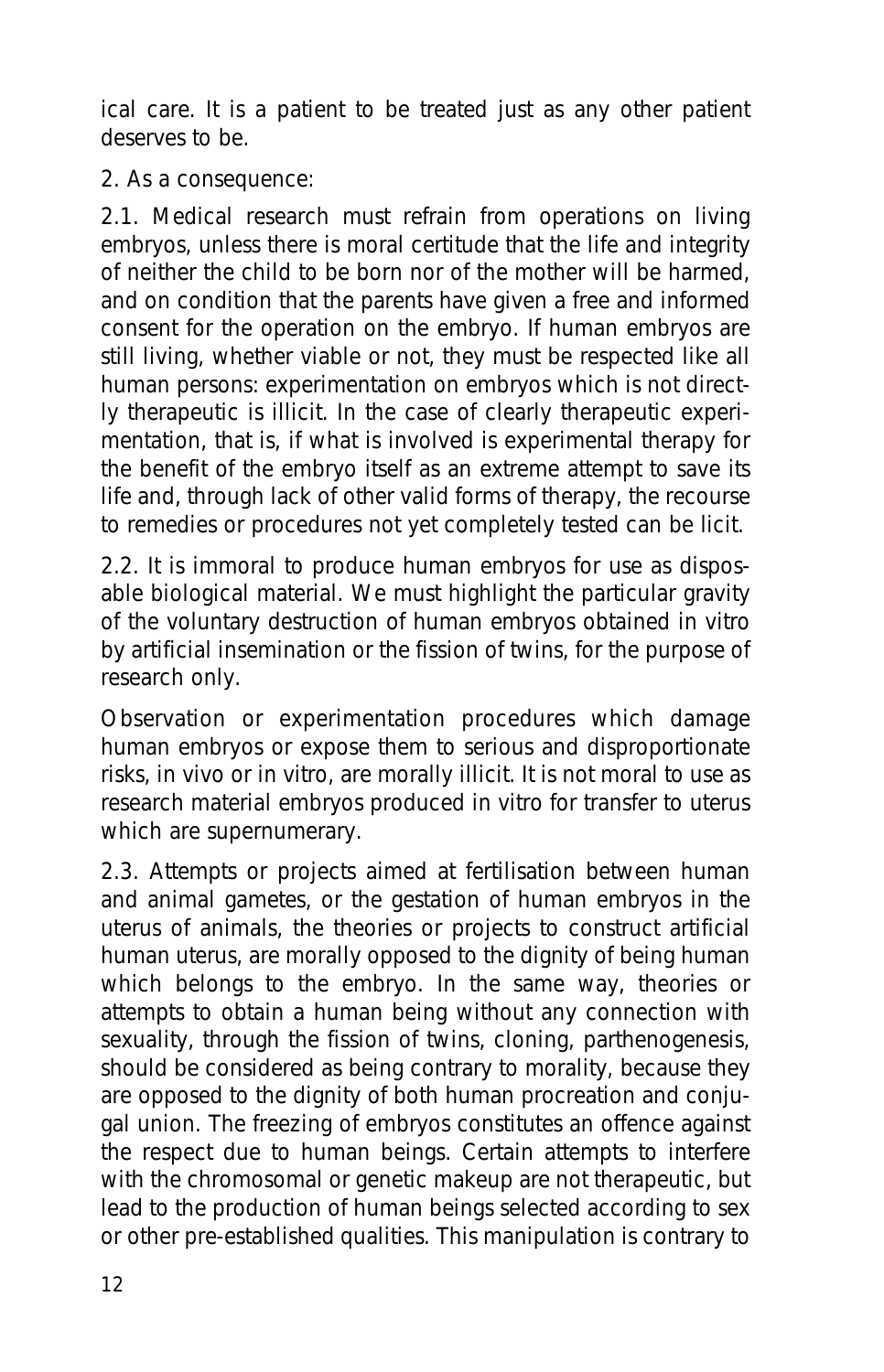the personal dignity of the human being, to his integrity and his identity. It cannot be justified in any way by the possibility it might be beneficial to future humanity.

**3. Civil Law:** embryos produced in vitro for transfer to uterus which are supernumerary.

According to the Catholic Church, the State must recognise *the right to life and the physical integrity* of all human beings from conception to death. Civil law cannot tolerate - in fact, it must even forbid - human beings, even at the embryonic stage, being used as objects to experiment with, mutilate or destroy under the pretext they appear to serve no purpose or are unable to develop normally. This precludes the State from using for scientific research embryos produced in vitro for transfer to uterus which are supernumerary. Legislation must forbid also embryo banks.

#### **III. The Embryo: the poor and the weak**

The ethical problem posed by the human embryo is none other than that of *the recognition of the other*. We know from human experience how burdensome all recognition is of other people in everyday life: to allow oneself to be challenged by the "face" of another person, to respect him, to love him is a gratuitous act which commits us even before reason makes it self-evident that this is the way to proceed.

The recognition of a person in the embryo has ontological, ethical and religious dimensions. It concerns the embryo as a being, but it is inseparable from a human attitude of acceptance, justice and love. This recognition is not blind. It is helped by bio-medical considerations, but it originates first of all in a humanitarian acceptance: how could an embryo reveal itself completely for what it is - a person - if its fundamental right to life is not recognised? What it is now we were at one time. The value of "humanity" must be universal and unconditional. It concerns every person and all persons. The definition of the humanity of a person is not a matter left to a person's discretion. A person does not create a person: he recognises him. Theories establishing parentage such as bio-medical definitions do not define what the embryo is in itself. They recognise it or they do not; they confirm it or they invalidate it. That is the task of *our human liberty* in the face of the creative act of God.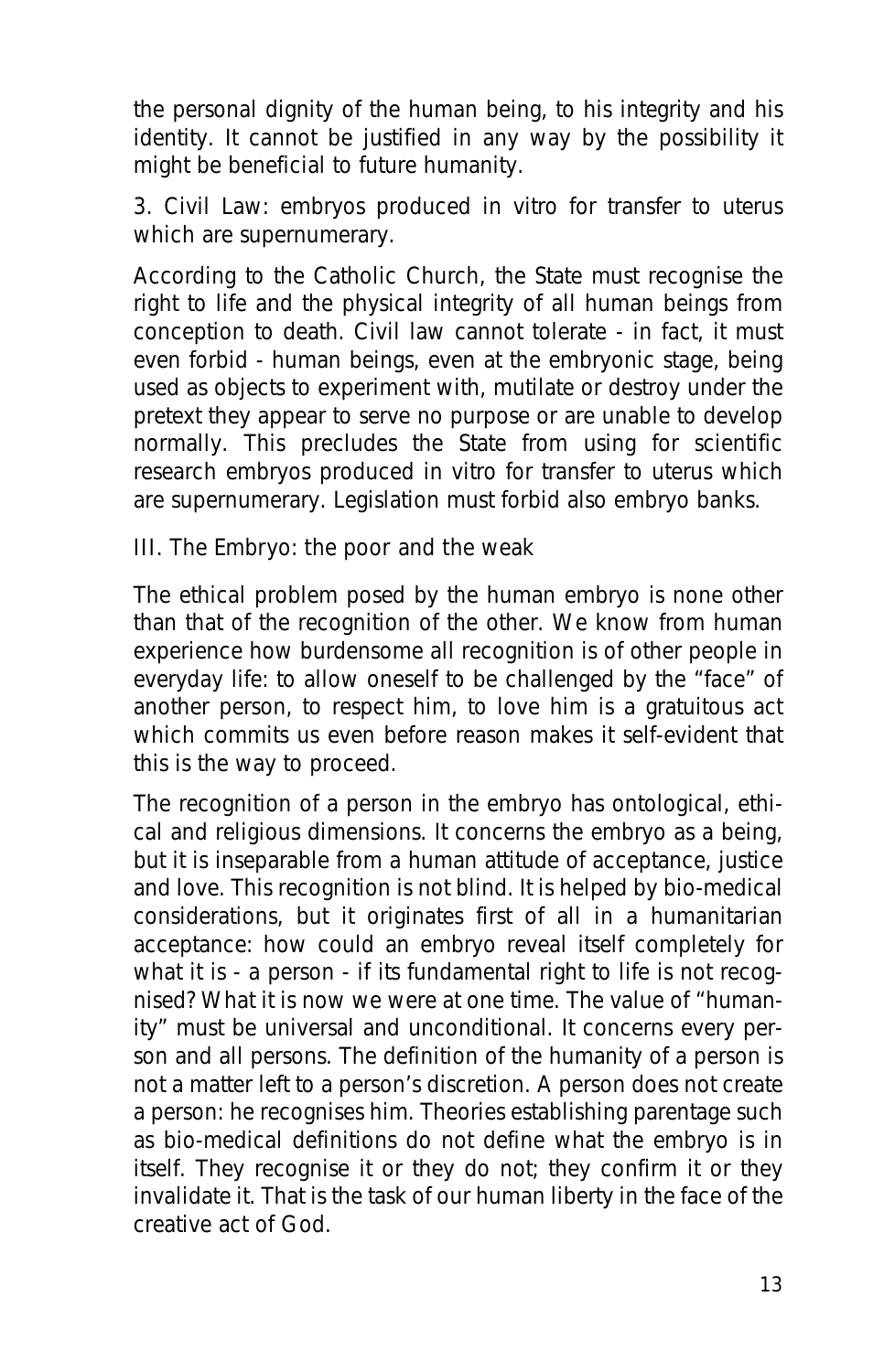In fact, every embryo is in the hands of God. Both the infinitely great and the infinitely small depend on him. To speak of God the Creator is to affirm not only that he is at the beginning of all things, but that he sustains their existence. When we consider the place of person as a spiritual being in creation, we cannot believe that the conception of the embryo, its life and its growth were unknown to God. Psalm 139, 13-15, states this link clearly: *"It was you who created my inmost self, and put me together in my mother's womb; for all these mysteries I thank you: for the wonder of myself, for the wonder of your works. You know me through and through, from having watched my bones take shape when I was being formed in secret, knitted together in the limbo of the womb."* This divine knowledge of the universe establishes a direct link between the human embryo and its Creator. *God knows the embryo because he created it*. The fruit of human conception is a child as an embryo (a being with life in it), not because God resigns himself to it, but because God wants it. God always wants the human embryo which is conceived because he is the ultimate source of our existence and our most profound origin. "Human life is sacred because from its origin it has involved the creative action of God" (*Donum Vitae*, Introduction, No 5)

In the human embryo which he creates the Creator affirms himself also as Father. In each human embryo he sees someone who will love him one day, freely; someone who will respond by filial love to the gift made to him. Historically, this grace is offered to us in the Only Son Jesus Christ. Every person is destined to be "a son in the Son", to be in the new and eternal covenant. *In every human embryo, God sees the image of his Son*. The affirmation is full of meaning. Every conceived human embryo participates in the eternity of the creative and saving plan of God (Ep 1,3-4). Beyond the circumstances and events which condition or explain our coming into the world, God himself is our beginning and our end. "You have made us for yourself, Lord, and our heart will find no rest if not in thee", as St Augustine said.

The gift that is the human embryo, with its mystery, is entrusted to our humanity and to the world such as it is. What we have been offered is certainly not nothing. It is a whole world of existence and of meaning, whose *innocence* is only one particular sign given to all men and women of good will. Its poverty is entrusted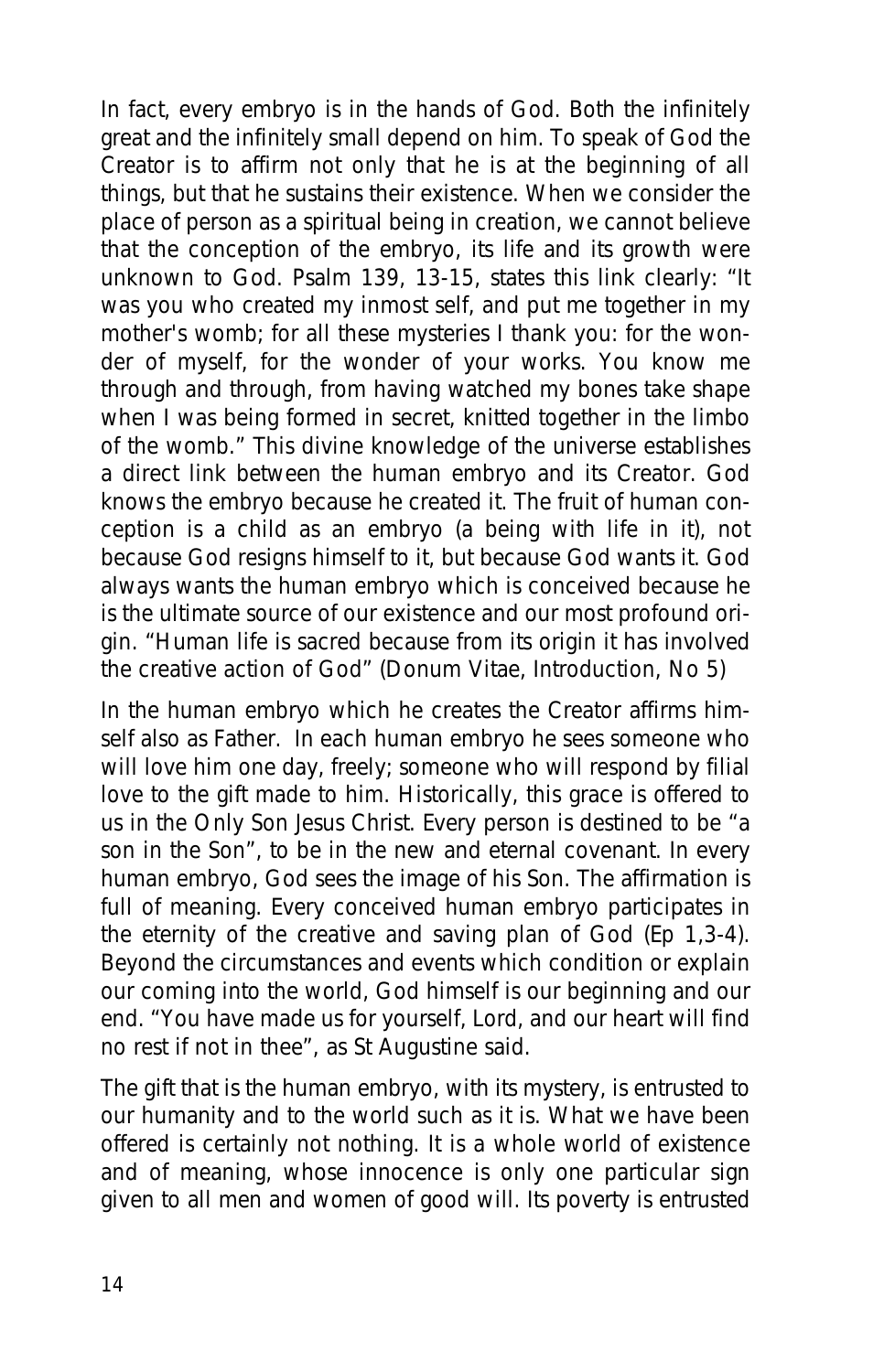to our friendship. Its face is not spectacular. For a long time it remains difficult to perceive with our human eyes, and at times, its modesty resists long scientific observation. This mysterious gift - mysterious because unobtrusive - presents itself to us for our recognition in a humble body. In the germ plasm and invisible to the naked eye, and in its genetic force and potential for growth, this embryonic body is the seed and the pledge of all future giving. The conceived embryo is the supplicant par excellence. By virtue of the recognition received, it will live, will be able to give thanks one day, and make a gift of itself in its turn. Fragility, vulnerability, weakness, its surprising appearance are the language of a supplicant. The human embryo is a living parable of the creative and loving will of God who entrusts his work to us. "The only way to be just towards life is to respect the smallest of living beings". To respect the smallest in the unfathomable mystery of its being, is not to immerse oneself in the archaism of sentiments or the sacralisation of nature, rather it is to strive patiently to gain a better knowledge of the beginning, and the end of a human existence and to respect these in everyone, as we respect them in the poor and the weak. Such is the mystery of the human embryo and its mission for our generation: to be the guardians of the universality of values and of the Other on which we all depend.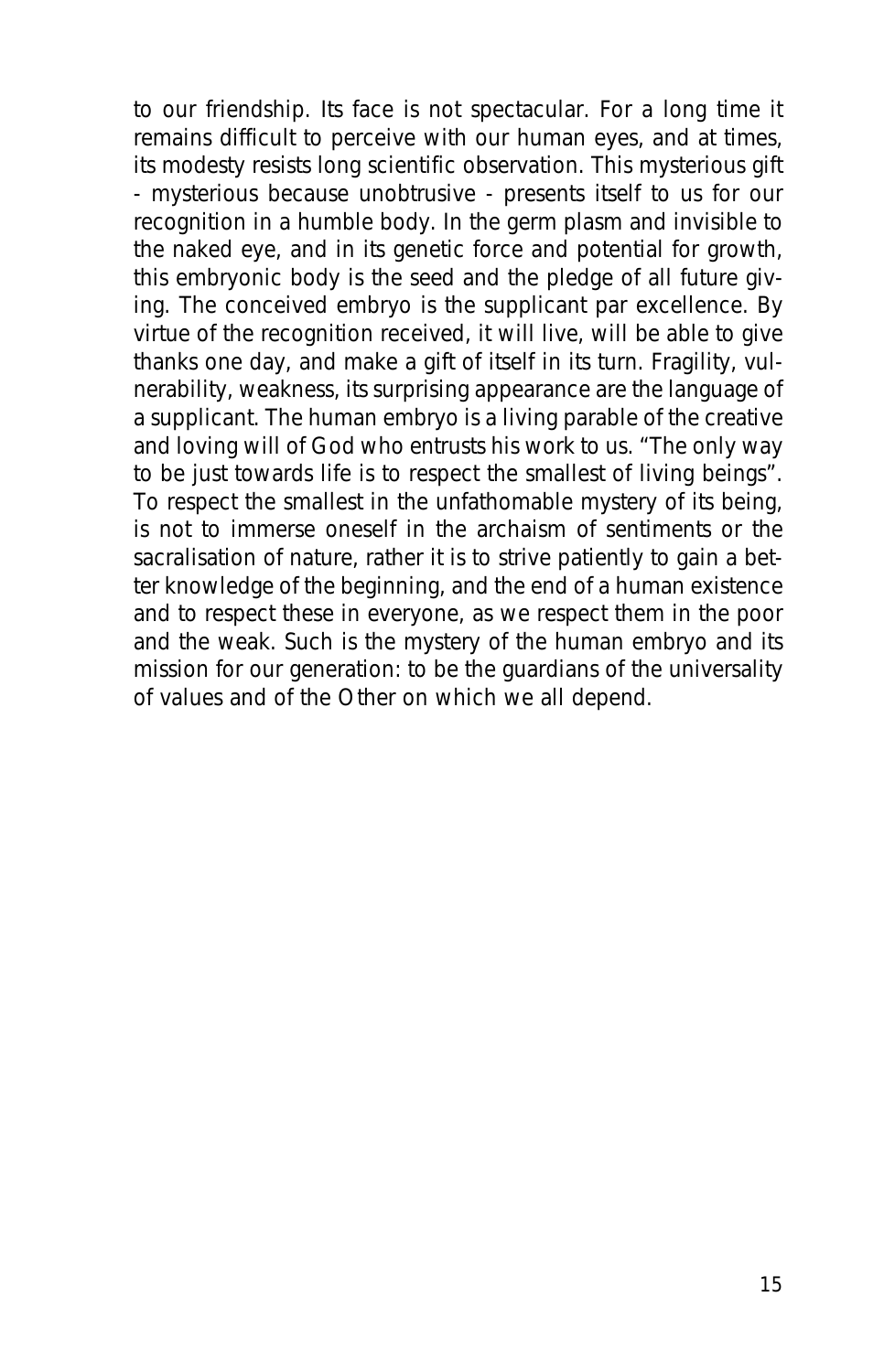## II. Elements of appreciation

**Pointers contributed by Auguste Therond, fsc. France**

## When does human life begin?

Etienne Emile Beaulieu, professor of medicine, initiator and famous propagandist for the abortion pill RU 486, declared on January 16<sup>th</sup> 1992:

*"Yes, a zygote* (cf Glossary) *is a living human being."*

This declaration fits in with what all biologists, doctors and scientists have learnt, that is, that "the embryo is a human being during the first two months of its development in the mother's uterus".

All this fits in with the declaration of Professor Jérôme Lejeune before the American Senate, which asked him, during a session on April 23<sup>rd</sup> 1981, at what moment human life begins:

*"The nature of a human being from conception to old age is not a metaphysical hypothesis but is something truly experienced"* and the illustrious professor goes on to clarify: *"that a student who could not distinguish a human embryo from that of a monkey, in the first few months, would be failed in his exams."*

The little English baby, Louise, who reached her  $27<sup>th</sup>$  birthday on July 25<sup>th</sup> 2005 and the little French girl Amandine, who reached her 23rd birthday in February 2005, were the first "test-tube babies" and are the experimental proof of this as are the 100.000 "test-tube babies" born as a result of 'in vitro' fertilisation between 1982 and 2002! During the fertilisation of an ovule by a spermatozoid in a test-tube, Drs. Edwards and P. Steptoe for Louisa and Dr. Frydman for little Amandine were expecting a little boy or girl and not a female monkey or a chimpanzee.

The humanity of a being is not judged by its weight or qualities. It is either human or not. It is a member of our species. There is absolutely no doubt: human life begins from the moment of fertilisation, that is to say from the fusion of the membrane of the ovule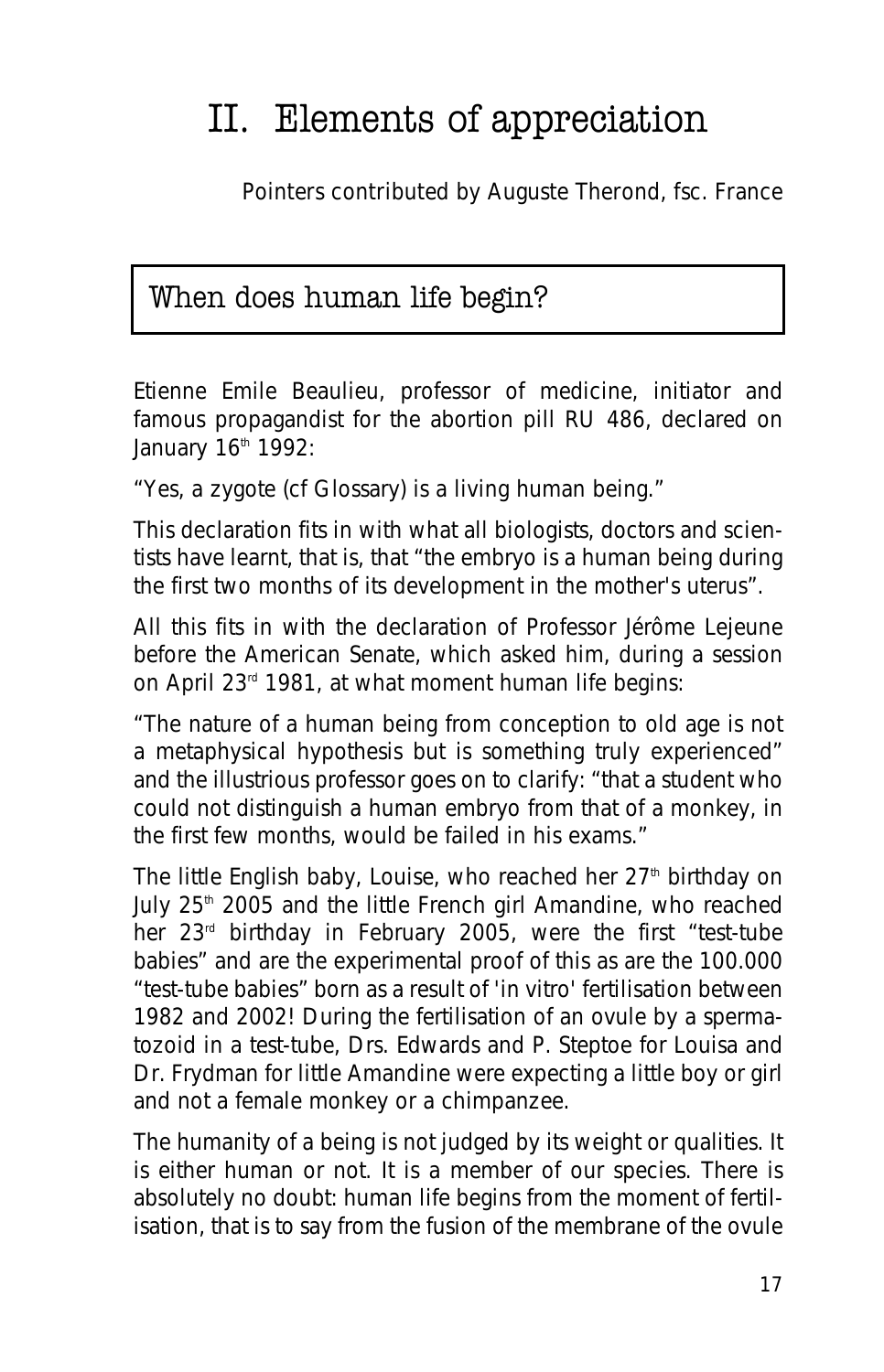(the female cell) with that of the *spermatozoïd* (the male cell). From that moment a new life originates, because all the necessary and sufficient information for defining a human being has been brought together. The fact that this human being passes through the various stages of every human life: *embryo, foetus, baby, adolescent, adult, old person*, changes nothing in the nature of the human species.

In front of the 174 ambassadors accredited to the Holy See, out of the 191 member states of the UNO, Pope John-Paul II expressed himself in the following manner:

*"The human embryo is an identical subject in the infant who is going to be born and the one who is born from this embryo. This is why nothing which violates its integrity and dignity can be admissible at the ethical level."*

Who, in 2005, is familiar with the "Declaration of the doctors of France", conceived and edited by themselves, surrounded by top philosophers and legal experts, a declaration made public on June  $5<sup>th</sup>$  1973? As a reminder, here it is:

*"At every instant of its development, the fruit of conception is a living being, essentially distinct from the maternal organism which receives it and nourishes it. From fertilisation to old age it is this same living being which develops, matures and dies. Its distinctive features make it unique and irreplaceable.*

*Just as medicine remains in the service of a life which is coming to an end, in the same way it protects it from the moment of its beginning. The absolute respect to which patients are entitled does not depend either on their age, their illness nor the infirmity which could be overcoming them. Faced with the distress which tragic circumstances can provoke, the duty of the doctor is to do everything possible to help both the mother and the child. This is why the voluntary interruption of pregnancy for eugenic reasons or to resolve a moral, economic or social problem is not the act of a doctor."*

This text, in well-chosen and measured terms, without condemnation, was signed by 18,000 doctors thirty years ago.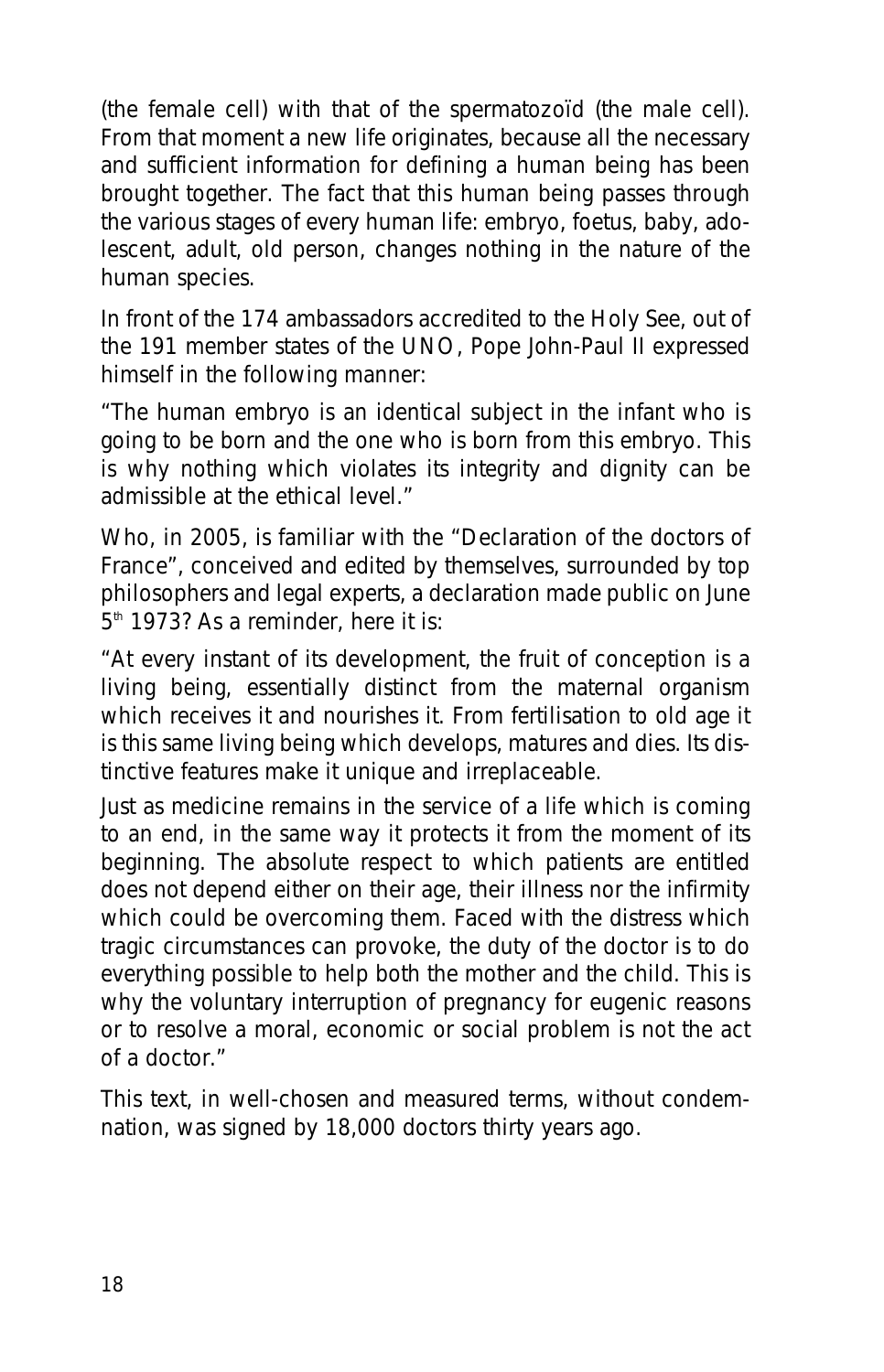## Testimony from practitioners

One of the most striking "witnesses" of our times and who will remain in its history, if only for his films which scream out the truth, is without any doubt, Professor Bernard Nathanson. He knows what he is talking about since it was he, in the USA in 1968, who, together with Lawrence Lader, Betty Freedan and Caroline Brighter, was *the founder of the National Abortion Rights League*.

Later on, Nathanson, became director of the biggest VTP (Voluntary termination of pregnancy) centre in the western world, where he had 35 doctors and 85 nurses under his orders. Some of them carried out up to 20 abortions a day. In the space of two years, Nathanson himself carried out 5,000 abortions and presided over more than 75,000. He shows nowadays, how, with his three other protagonists, he launched on the media imaginary, dishonest, ambiguous surveys showing that 50 to 60% of Americans were favourable to abortion when, in fact, only 30% were in favour at that time. *"We falsified the number of illegal abortions"* he says. *"While there were estimated to be about 100,000 throughout the United States, we repeated endlessly in the media, that there were more than 1,000,000 every year*. Official statistics prove that, at the time, between 200 and 250 women died every year from clandestine abortions. We stated over radio and TV that 10,000 women died every year."

Bernard Nathanson produced two films: *"The Silent Cry"* which shows in ultra-sound images, the progress, in real time, of an abortion by suction, and *"The Eclipse of Reason"* which projects true pictures of a *living being, a member of our species, who is killed by the very hands of the abortionist…* unbearable images of barbarism, such as they are discovered and sometimes described by horrified members of health bodies.

*"The Silent Cry"*, now translated into nine languages, has become the most widely distributed documentary in the world. We should promote this videocassette which can be obtained easily. About *"The Silent Cry"*, which came out in 1985 and which has so greatly helped *"Pro-life"* movements throughout the world as well as young students in medical faculties, Prof. Jérôme Lejeune wrote: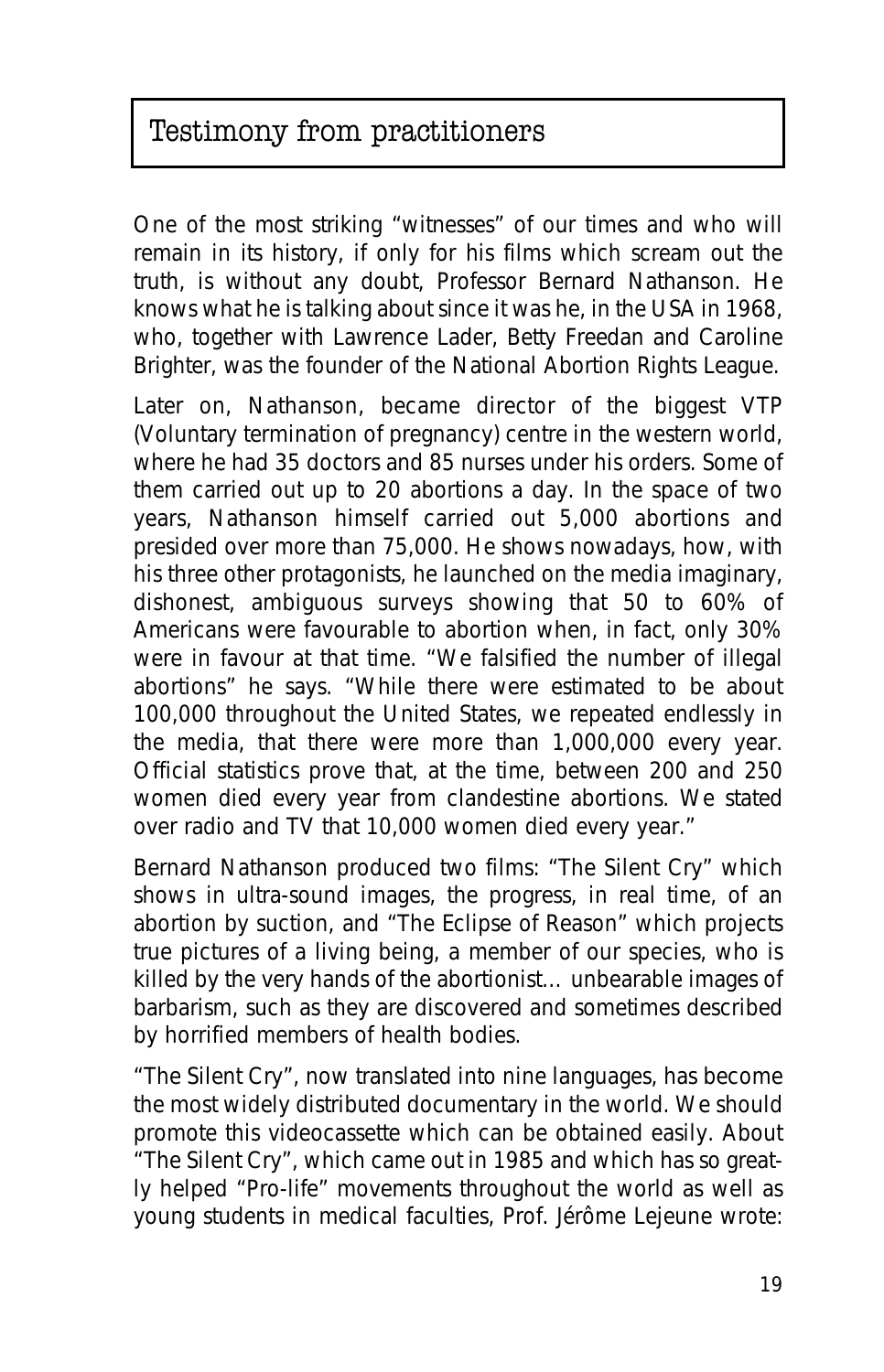*"This irrefutable document is a terrible argument. Whether it is the atomic bomb, the crematorium ovens or the horrors of present wars, those who have seen can no longer remain silent"*. As Nathanson says: 'Every person who has seen "The Silent Cry" becomes an eye-witness of what an abortion really is.' The "testimony" of Doctor Nathanson is extremely important.

John-Paul II received Prof. Bernard Nathanson in private audience. The latter gave the Holy Father a copy of the video "The Silent Cry". On June  $4<sup>th</sup>$  1991, at Radom airport in Poland, the Pope made reference to this document in the following terms:

"Forgive me, my dear brothers and sisters, if I allow myself to go further. To this cemetery full of the victims of human cruelty in our century, another extensive cemetery must be added: *the cemetery of those who were never born, the cemetery of the defenceless, of those whose own mothers did not know their faces when they consented or even gave in to the pressure of those who demanded that their lives be taken away even before they were born. But they already had life; they had already been conceived; they were developing under the heart of their mother without sensing mortal danger. And when this threat became an undeniable fact, these defenceless human beings tried to defend themselves*. The camera was able to record this despairing combat of a child about to be born in its mother's womb. (I once saw such a film, and even today I cannot free myself from the memory.) It is difficult to imagine this horrible drama with all its moral and human eloquence."

Since then, Nathanson has produced another film, *"The Eclipse of Reason"* which shows what an abortion is, no longer by ultrasound images, but directly, such as seen by gynaecologists, obstetricians, medical students, nurses and young people in nursingcare institutes.

#### **The testimony of a medical student:**

"The teaching we got in the domain of abortion was brief and lasted only a week but I will never forget it. The first three days were devoted to the course properly so-called, the fourth to observation and the fifth to practice.

To pass this last part, we had to carry out an abortion by suction under the direction of a doctor in preparation for the abortions we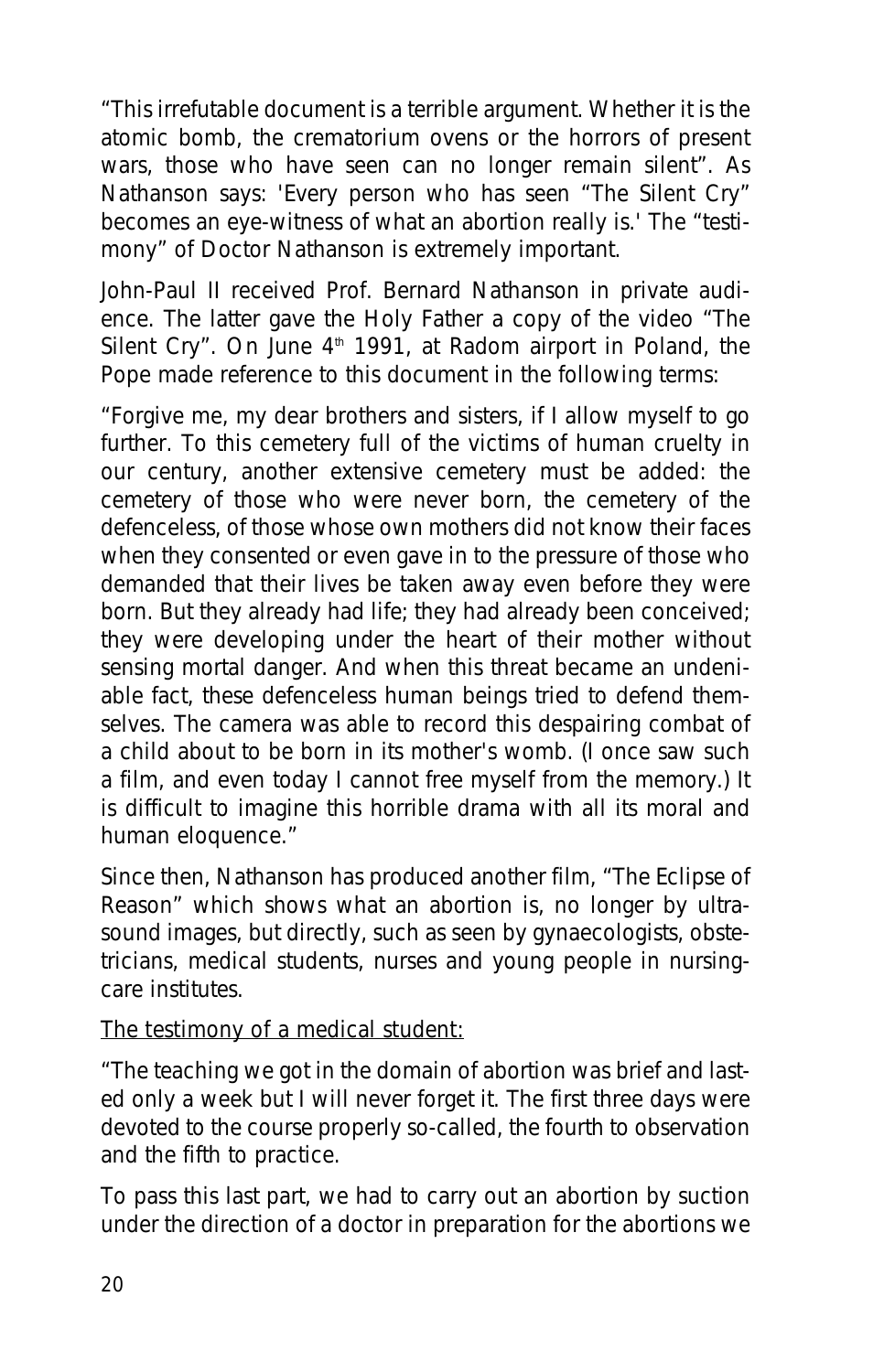would have to carry out ourselves after obtaining our diploma. The patient was pregnant with her third child.

'See if everything has come out…' ordered the doctor after I had finished the suction. Following his instructions I picked up the jar into which everything had been extracted and poured its contents into the container.

'Now, look carefully…' said the doctor. 'It is important that everything should have come out'. I looked into the container to find a heap of remains of that which, some minutes earlier had been a thirteen- week foetus. I could make out the remains of arms, legs, trunk, skull. I tried to reassemble it to see if any part was missing. Most of the pieces were so torn up and bloody that there was no longer anything human about them. Suddenly my eyes caught sight of a little hand which measured less than a centimetre. I was startled at the sight of four fingers and a miniscule thumb ending with translucent nails. I knew then what I had just done: I had killed a human being".

#### **The testimony of prominent professionals:**

- Prof. Milliez writes: "*Abortion is murder regardless of the date of pregnancy*. The fact that we have many murders throughout the world, does not mean that we can consider abortion as lawful."
- An opinion which is authoritative is, without doubt, that of Prof. Nisand, who was in favour of abortion and was appointed by the French Minister at the time, Martine Aubry, to produce a report on VTP (voluntary termination of pregnancy). Here is what he wrote to the latter: *"One might think that certain women would dare to ask for a VTP because of a minor and curable malformation or because it was not of a suitable sex, since from now on we will be able to detect this very early" And he continues: "We say that the Chinese are rotten swine because they do away with little girls in rivers, but a little girl in the womb is the same thing… I am a doctor. My concerns are not those of the feminist lobby. A person in charge of family planning said to me: "What's it to you if a woman wants to have an abortion because of a hare-lip?..."*

*Carrying out an abortion on a normal child with developed bones, for a reason that I cannot approve…no! One cannot*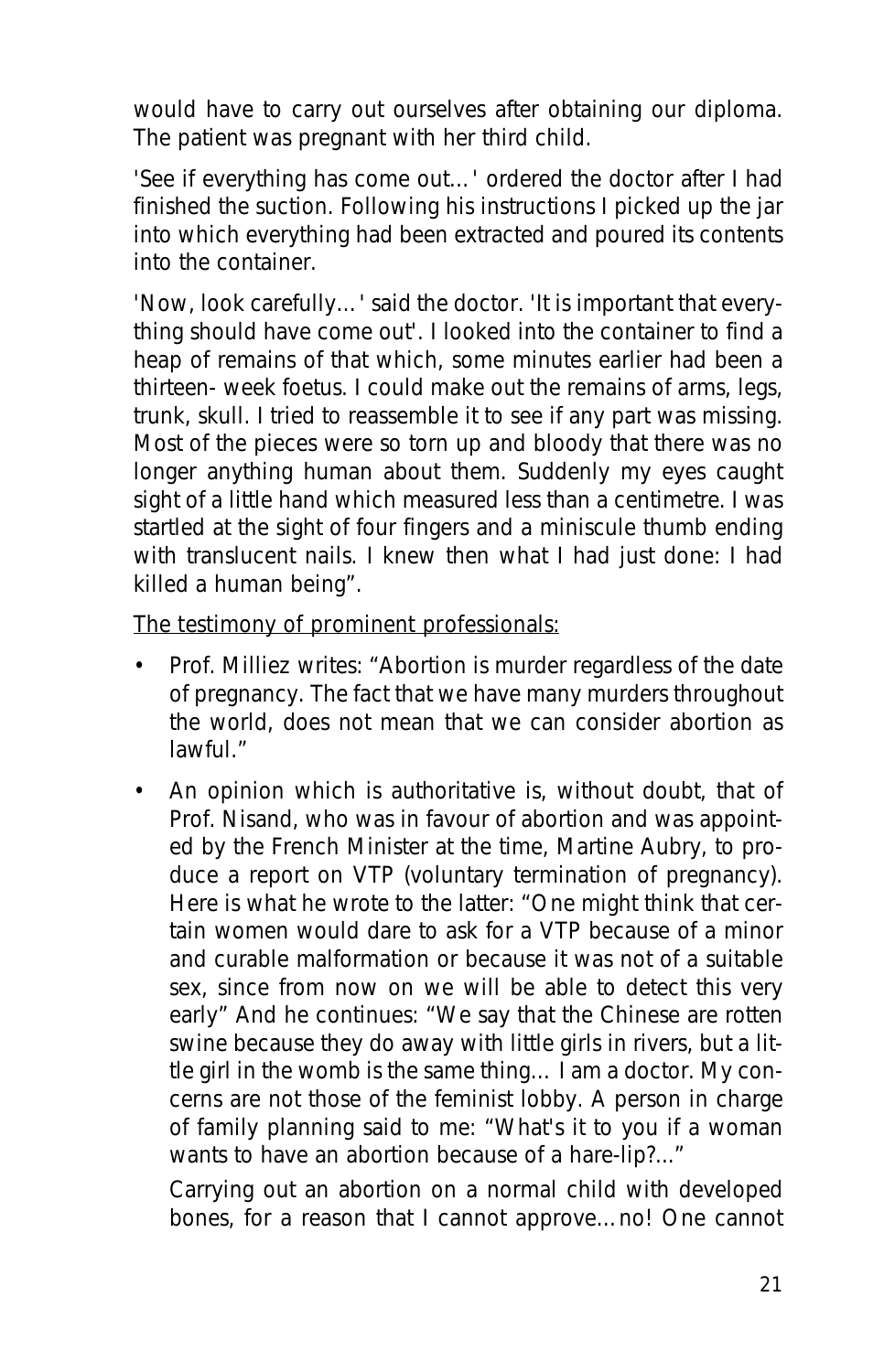*accept that people pay no attention to what doctors think. We are not simply useful for emptying wombs! There are people at the end of the cannula!..."*

- Pioneer of the first French "test-tube" baby, Amandine, born on 24.02.1982, professor Frydman expressed himself as follows on July 28<sup>th</sup> 2000: "The State extols the great principle of *Respect for Life and for the dignity of the person, while at the same time it flaunts its transgression by allowing the "selecting of children to be born."*
- *Pascale Le Ports*, a gynaecologist at Saint Malo Hospital writes: *"At twelve weeks one does not always succeed in removing the foetus by suction. One has to have recourse to more complicated surgical procedures. Fewer and fewer doctors are willing to accept pregnancy terminations. Doctors are human beings. At twelve weeks you must know that you are extracting the foetus bit by bit. I can no longer bear little hands in the jar! That's what it is about."*
- Doctor Chantal Chevallier, a militant feminist, wrote to Lionel Jospin: "If, for 20 years we have carried out the totality of VTPs (up to 12 weeks) at Saint Dizier, we believe that if is changed to 14 weeks, it will be difficult, if not impossible for us."
- Chantal Dupont, another gynaecologist, also claims "that at 12 weeks, an abortion is in no way conceivable." She adds: "Fifteen centimetres from the head to the feet, this is already a little man with fingers, eyes, a sex organ. I'm frankly not sure I can do that. Already at ten weeks I grumble."
- The Secretary of State for women's rights from 1991 to 1993, Madame Veronique Neiertz has left her name on the law punishing the hindrance of abortion by a fine of 2,000 to 30,000 francs and years in prison. Nevertheless she writes: "The society which offers women abortion as the only solution, could offer them another freedom, because refusing to give life to a child is, for a woman, a total horror, it's a threat of death for herself."
- Retired surgeon-gynaecologist, Dr. Maurice Caillet, addressed the following letter on September  $30<sup>th</sup>$  1999 to Martine Aubry, who was at that time Minister of Employment and Solidarity.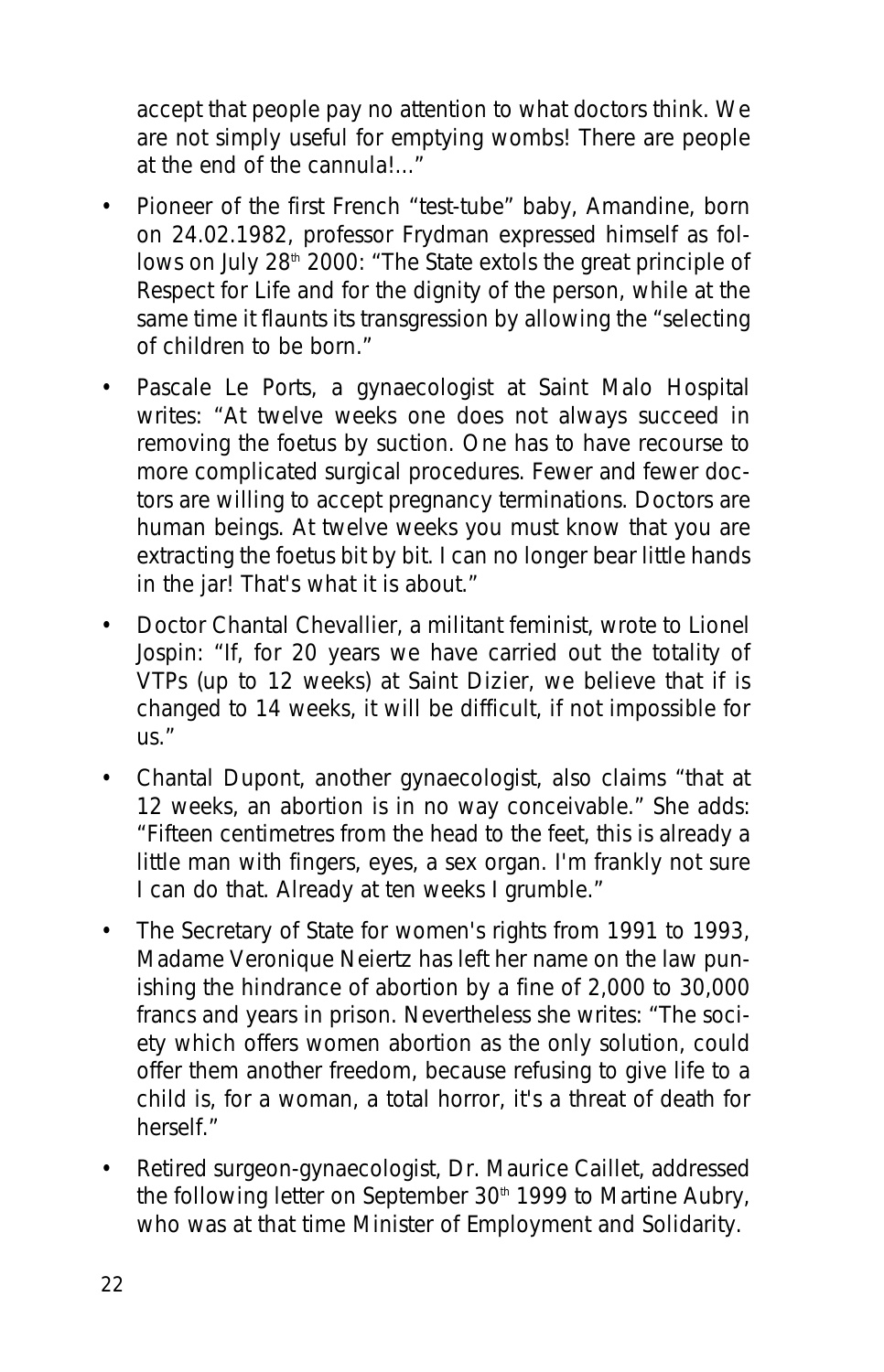"Different articles in the press refer to the intention of the Government to take up again the law of 1975-1979 on VTP. *As a militant for the abolition of the law of 1920 and a pioneer of the application of the VEIL law, in 1975*, I am allowing myself to submit to you the following reflections. The main causes of the VTPs which I have been led to carry out, are problems of housing and employment; of debt, of abandonment by the father, and more rarely a rejection by the family of a girl who is too young: *in all these cases, the solution should not have been surgical but social*.

The VTP is an act against nature for the doctor as well as for the nursing staff, since their vocation and formation is for defending life. It is a sickening act, whatever the technique, since we are forced to see fragments of embryos already having human form: experience has shown that few care personnel are capable of playing this destructive role for long. The VTP causes psychological sequels which are sometimes irreparable, in the mother who has been forced by circumstances or those around her, to destroy the child which she wanted, consciously or unconsciously. The solution is not to extend the limit of the present law to twelve weeks, but to avert recourse to VTP by a series of measures…"

| An international reality |
|--------------------------|
|--------------------------|

In 2005, abortions for every 100 live births…

| Romania                | 260 |
|------------------------|-----|
| Russia                 | 170 |
| Ukraine                | 160 |
| Bulgaria               | 155 |
| I atvia                | 110 |
| Croatia                | 80  |
| Czech Republic         | 70  |
| Hungary                | 60  |
| Germany (Eastern part) | 50  |
| I ithuania             | 50  |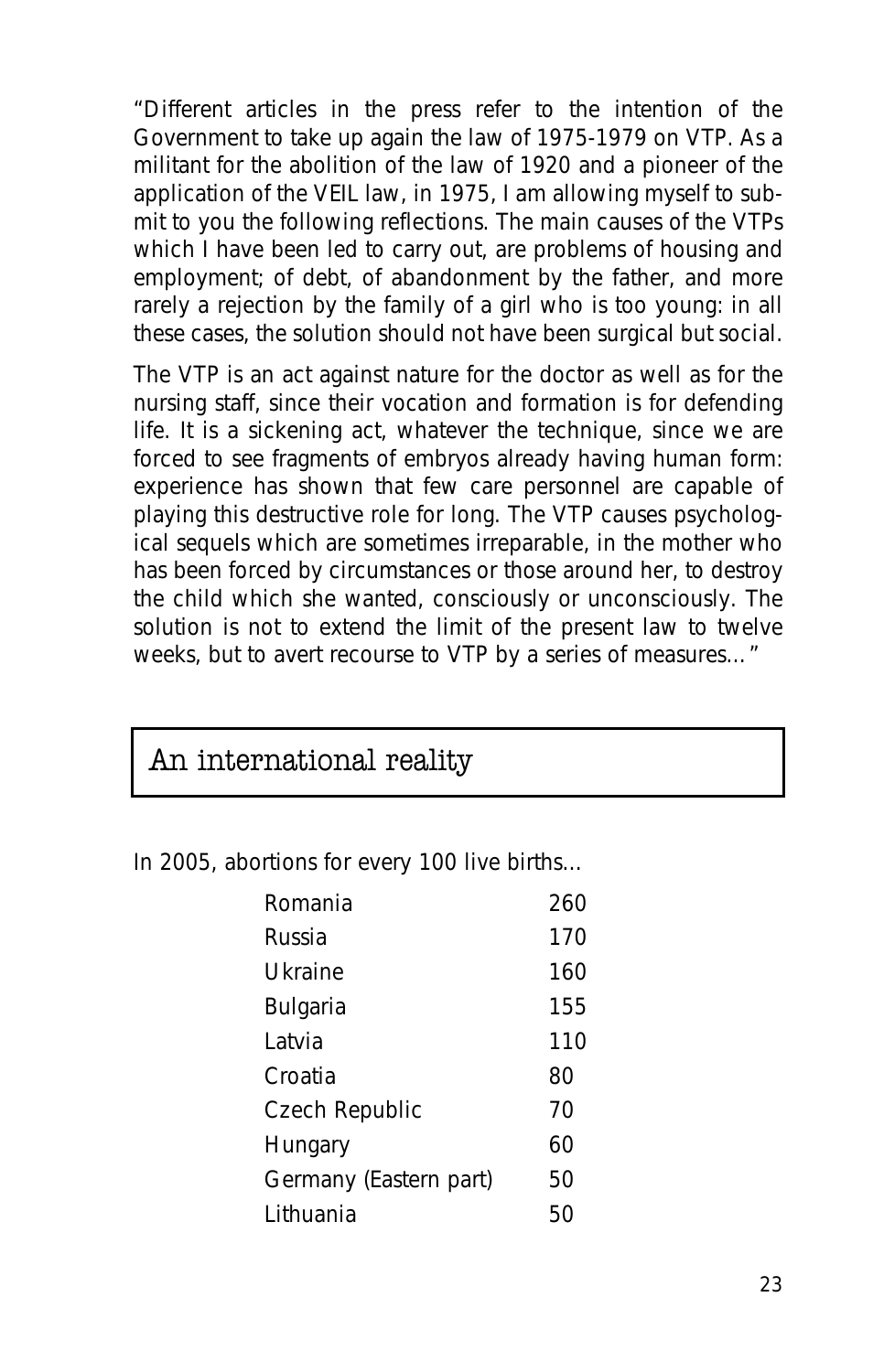| Albania                | 33 |
|------------------------|----|
| France                 | 31 |
| Denmark                | 26 |
| Sweden                 | 26 |
| Norway                 | 25 |
| United Kingdom         | 23 |
| Italy                  | 22 |
| Finland                | 18 |
| Germany (Western part) | 15 |
| Spain                  | 12 |
| Greece                 | 12 |
| Holland                | 10 |
| Poland                 | 2  |

Every hour *on our planet* 17,000 new lives are born. During that same time 6,000 other tiny creatures, removed from their mother's womb, are deprived of the right to be born.

The UN estimates at 50 million the number of abortions carried out each year in the world. So much so that the year 1999 was the year when we reached the total of *one billion innocents eliminated*. Monuments stand here and there to commemorate this sad anniversary!

*It is estimated that each year there are:*

2,000,000 abortions in Japan 1,700,000 abortions in Russia 1,500,000 in the USA 500,000 in Poland 500,000 in Romania 220,000 in France 150,000 in England 100,000 in Sweden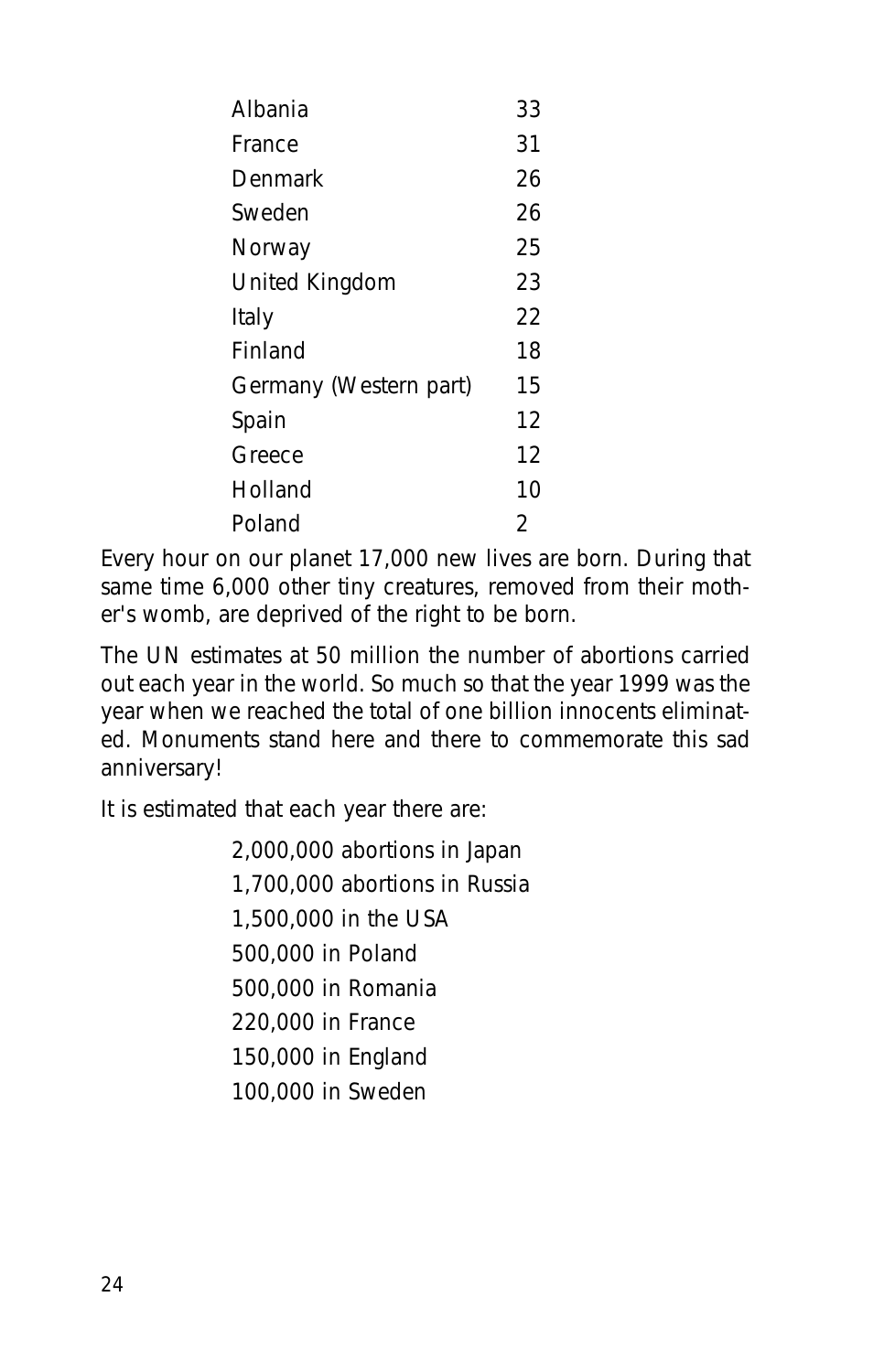## VTP: 12 methods of elimination

**1 - IUD (coil)**: a device in plastic or copper, placed in the uterine cavity, which prevents the "nidation" of the fertilised egg (embryo). It ought to be considered abortive and not contraceptive.

**2 - The morning-after pill**: a toxic chemical product of hormonal type (oestrogens, oestroprogesterones, or progesterones) which like the IUD has as its aim to prevent the fertilised egg (embryo) from implanting itself in the uterine wall. The final result is the expulsion and the loss of this embryo.

**3 - Abortive pill Ru 486**: also a toxic chemical product used for 5 to 7 week abortions. Often associated with prostaglandin. The CEO of Roussel Uclaf, Edouard Saking, concedes: "Ru 486 is not easy to use. A woman wishing to end her pregnancy by this method has to "live" with her abortion for at least a week. It's a real psychological ordeal." The Ru 486 interrupts the nourishing of the foetus and provokes its death without any other intervention. The expulsion of the child is often painful and haemorrhagic.

**4 - Abortion by vacuum extraction**: with a domestic-type "Hoover" (vacuum cleaner), but 23 times more powerful, the body of the unfortunate baby is dismembered of arms and legs, then extracted. Since the head is sometimes too big to pass through the hollow cannula of the 'vacuum cleaner' it is smashed with a forceps. (This is demonstrated in the documentary film "The Silent Cry" of Doctor Bernard Nathanson.)

**5 - Abortion by curettage**: This technique is carried out by means of a long instrument, the extremity of which ends in a narrow spoon, hence the name 'curette'… Introduced into the uterus, its aim is to rake the uterine wall to evacuate foetal debris. It is sometimes used in association with dilation and sometimes with vacuum extraction. It is to be noted that not all D&C (dilation and curettage) are abortions. This method is used to surgically deal with haemorrhages in non-pregnant women.

**6 - Abortion by hysterotomy**: Just as for a birth by caesarean method, the abdomen and uterus of the mother are surgically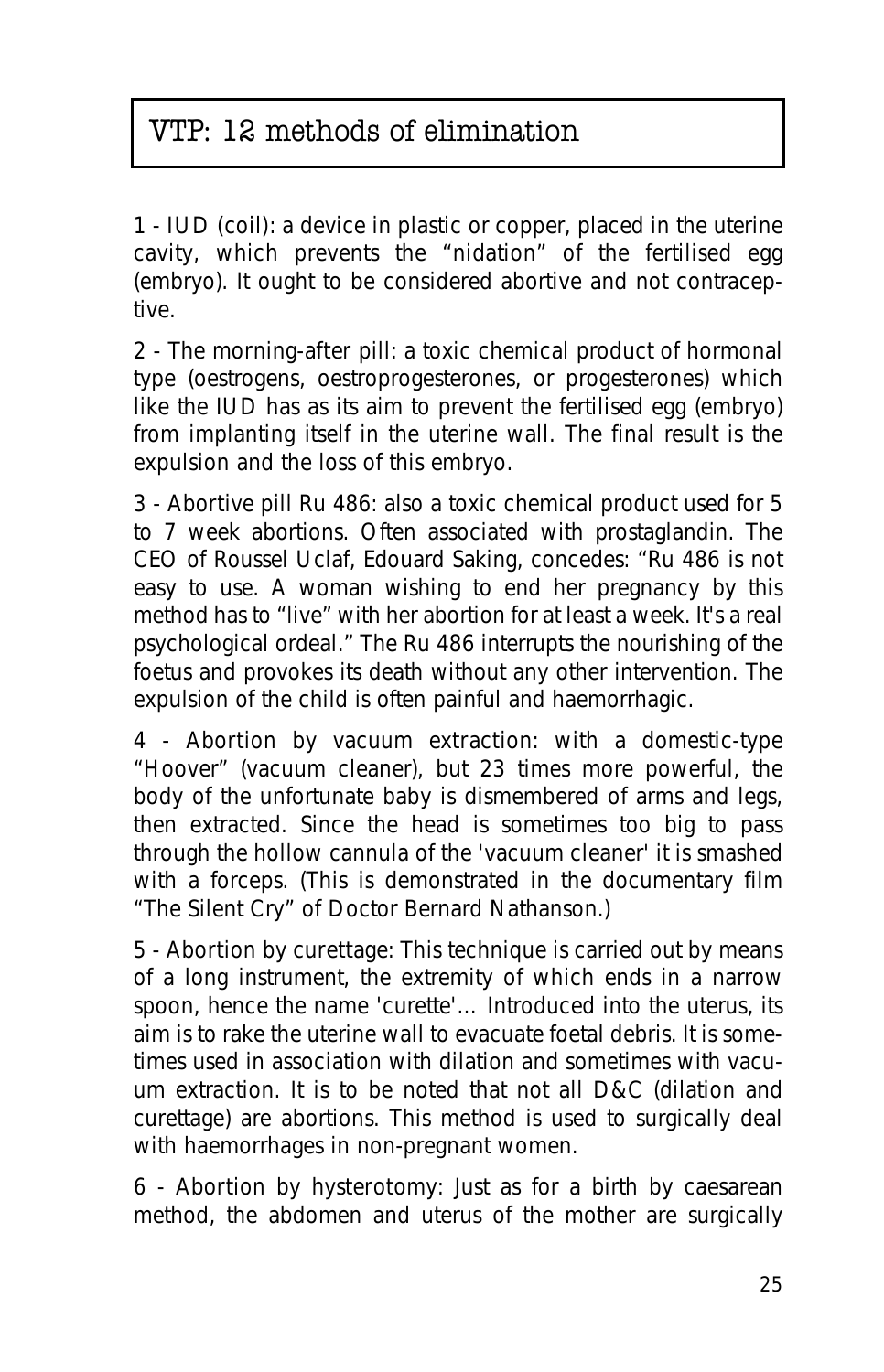opened. But while a caesarean is carried out to save the life of a baby, a hysterotomy has as its aim to eliminate it. Some doctors use the placenta to smother the baby.

**7. Abortion by hypertonic solution**: This abortion consists of extracting through the abdomen and the wall of the uterus, with the help of a long 8cm. needle, 60 centilitres of amniotic liquid. After this operation, 200 centilitres of salted hypertonic solution is injected into the pocket. The baby breathers in and swallows the liquid which burns his throat and his delicate skin. He tries to escape with terrible contortions. His agony may last several hours. Under the effect of the solution his body turns red, giving rise to the derisory name "tomato" given to it by certain abortionists. The woman then goes into labour and delivers, 24 to 48 hours later, a dead or dying baby.

**8. Abortion by dilation and evacuation (D&E)**: the neck of the uterus is opened much more widely that in the vacuum extraction and curettage methods. The method requires special instruments for pulling off the arms and legs of the baby and for crushing its skull inside the uterus. The dissected and crushed parts of the body are extracted from the uterus with a tongs. No anaesthetic product is used.

**9. The method known as D&X (Dilation and eXtraction)**: or abortion by partial birth differs from the preceding method in the sense that the body of the baby is extracted entirely with the exception of the head. The baby is held by the leg by means of a forceps. Then, with his hands, the abortionist pulls the baby out of the uterus, the head remaining inside. Scissors are placed at the base of the baby's skull, pushed in by force and moved apart to enlarge the hole created. After having removed the instrument, the practitioner inserts a suction catheter and sucks out the brain of the baby. Once the brain has been emptied, the head has become small enough to pass through the neck of the uterus. The abortionist can then extract the child fully. In 1992, the promoter of this barbarity, Dr. Martin Haskell, claimed during a seminar, held on 13/10/92, to have carried out more than 700 abortions by this method.

**10 - Abortion by prostaglandin**: This chemical technique is used to provoke premature uterine contractions. The hormone is injected into the amniotic sac surrounding the child. The mother can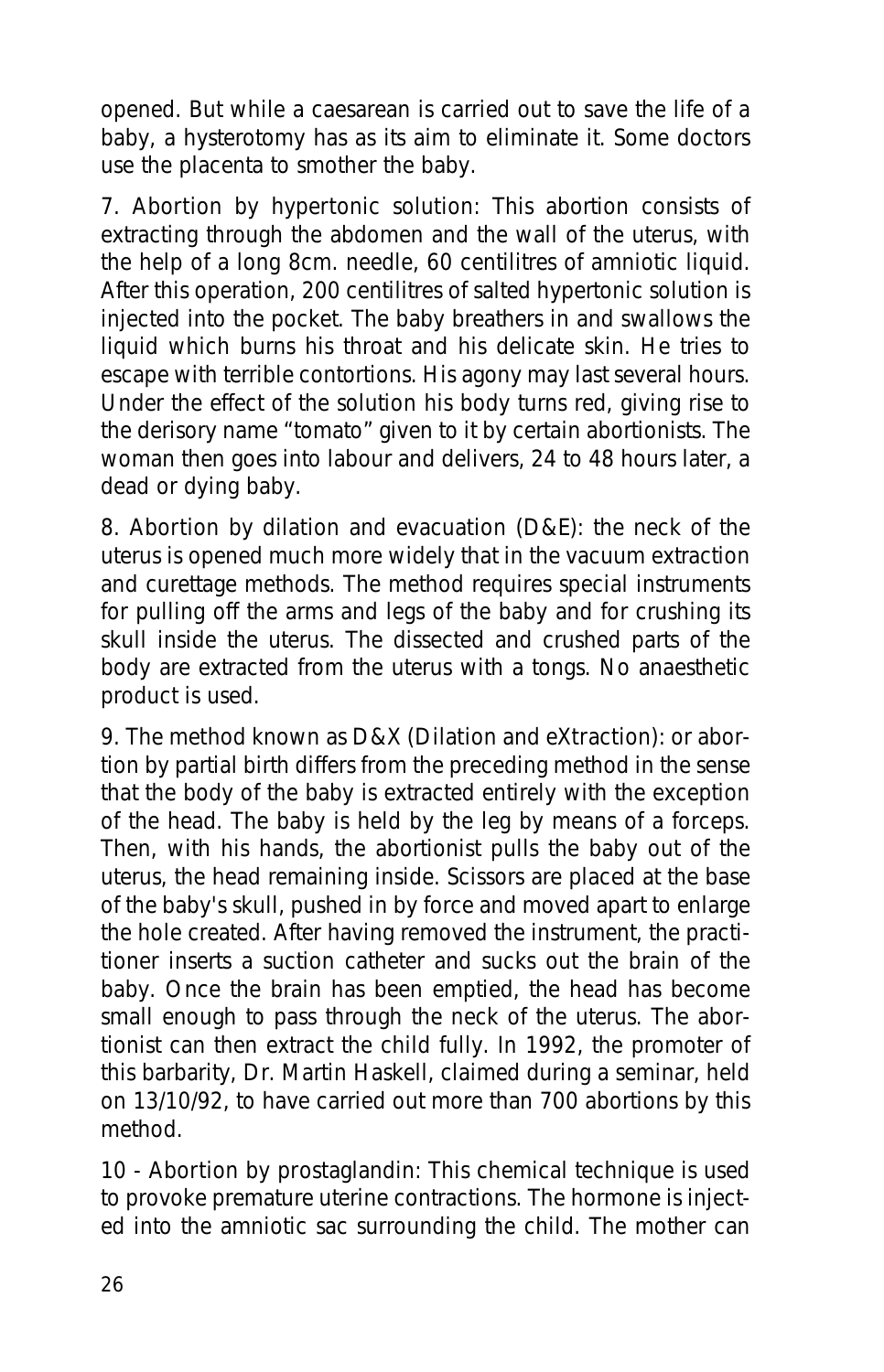also take it in the form of a suppository or pessary. This starts a process which ends with the delivery of a stillborn child or one too young to survive. Prostaglandin is sometimes used in conjunction with the pill RU 486.

**11 - Abortion by injection of dioxin and potassium chlorate**: Television has shown us live, a documentary revealing how to use an ultrasound probe to administer directly to the heart of an 'undesirable': twin, triplet or Down's syndrome child… a fatal injection of dioxin or potassium chlorate. This method is also used to avoid the doctor having the "formidable ordeal" of a living birth after the absorption of prostaglandin or hypertonic solution. This method "guarantees" the delivery of a stillborn baby.

**12 - The English method called "cooked chicken"**: this consists of cutting the umbilical cord in the uterus and thus letting the baby, having no more nourishment, die over a period of 24 to 48 hours. The result is that it softens and takes on, effectively, the appearance of a cooked chicken, easy to remove through the natural channels.

### New awareness

But the wind is changing in the world!

For example, North American behaviour is beginning to change!

- In the first half of the 90s, pro-abortion opinion in America reached its summit: 34% in favour of abortion on demand and 48% in favour in most circumstances.
- the latest Gallup Poll on abortion reveals that: in the South 64% of opinion is against abortion. In the Centre: 58% of the States are pro-life, in the East 44% and in the West 39%.
- According to another poll carried out by The Polling Company, 54% of American women are opposed to all abortions. In the previous poll they were only 43%. The women in the 18-24 age group are the most "pro-life" of all after the 65- 74 age group which is 65% "pro-life"!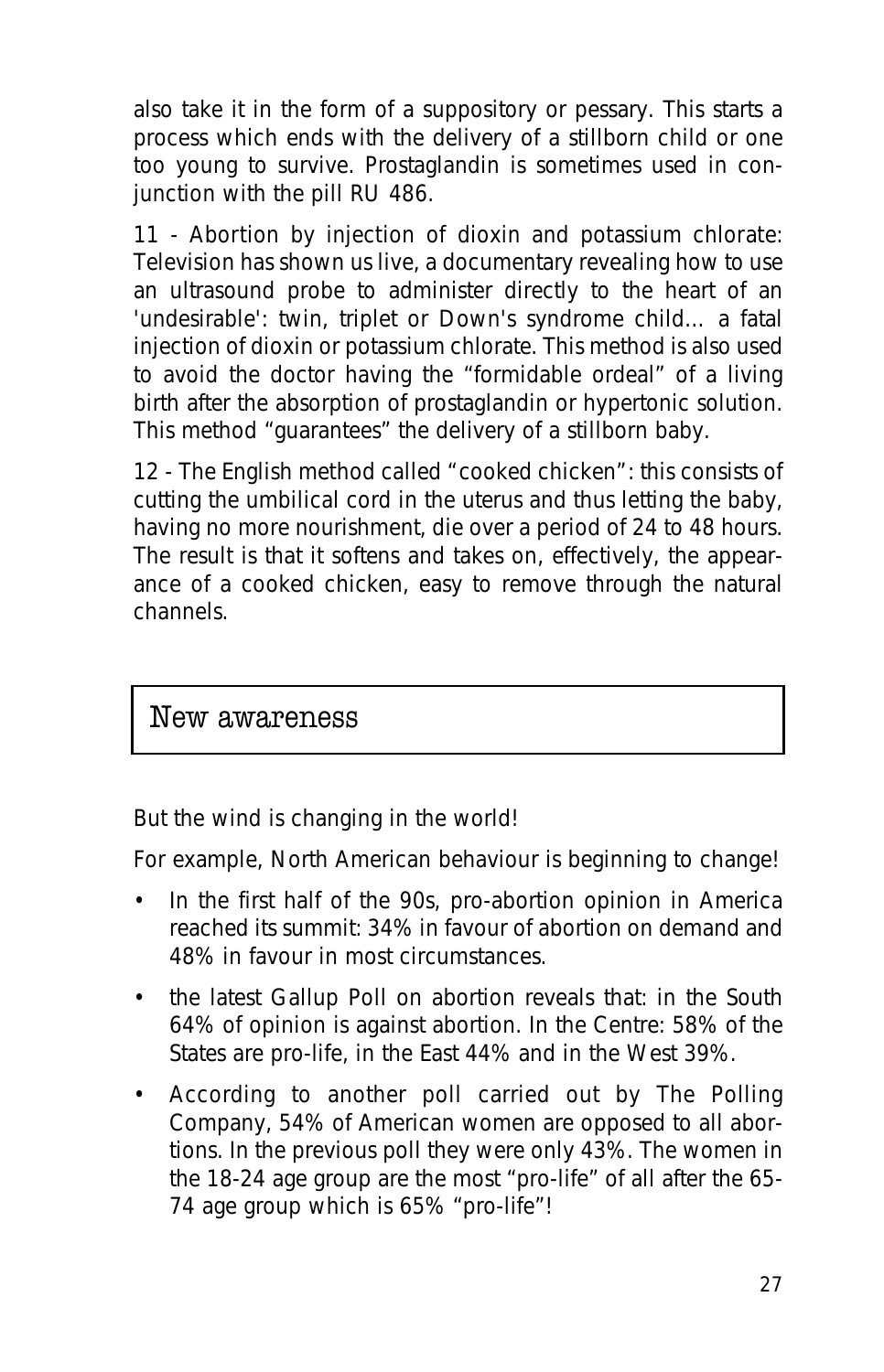- At present 77% of Americans are in disagreement with the legal situation on abortion where the latter is legal whatever the circumstances.
- Today, young Americans are less and less favourable to abortion… much less favourable than were their elders ten years ago. This is what emerges from several studies and particularly from one carried out by the University of California among 282,549 students of 437 high schools.

While ten years ago, in 1993, two students out of three (67%) believed that abortion should be legal, now, ten years later only one out of two shares this point of view. A recent survey by the New York Times / C.B.B. News, shows that among 18-29 year olds, there are now only 39% who believe that abortion should remain generally accessible while in 1993, 48% shared this point of view. (New York Times: 31.3.03).

Besides, we know more and more the different consequences of the trivialisation of VTP.

- We now know that all women, to different degrees, regardless of country, culture, belief or lack of belief, undergo various problems after an abortion. Even though, at first, some say they feel relieved, liberated, little by little, regret, remorse, guilt and loss of self-esteem creep in. This is followed by loss of appetite, insomnia, nightmares, depression. All these symptoms arise and increase during simple everyday occurrences such as the sound of a vacuum cleaner, an unexpected encounter with a child, the sight of a baby-basket, of a cradle, a shop with clothes for toddlers, an ad for baby clothes, the shouts of children… not to mention the sad and dramatic anniversary of the abortion or the date on which the child would have been born.
- In 2005, the American Food and Drug Administration (F.D.A.), responsible among other things, with controlling medication, ordered more severe warnings against the risks of infection or serious uterine haemorrhages resulting from abortions by RU 486. From now on, among the serious risks mentioned will be: serious infections and haemorrhages and even death possibly arising after the termination of pregnancy. Deaths have been recorded and listed in Canada, the USA, the United Kingdom, Sweden and Spain. The F.D.A. has already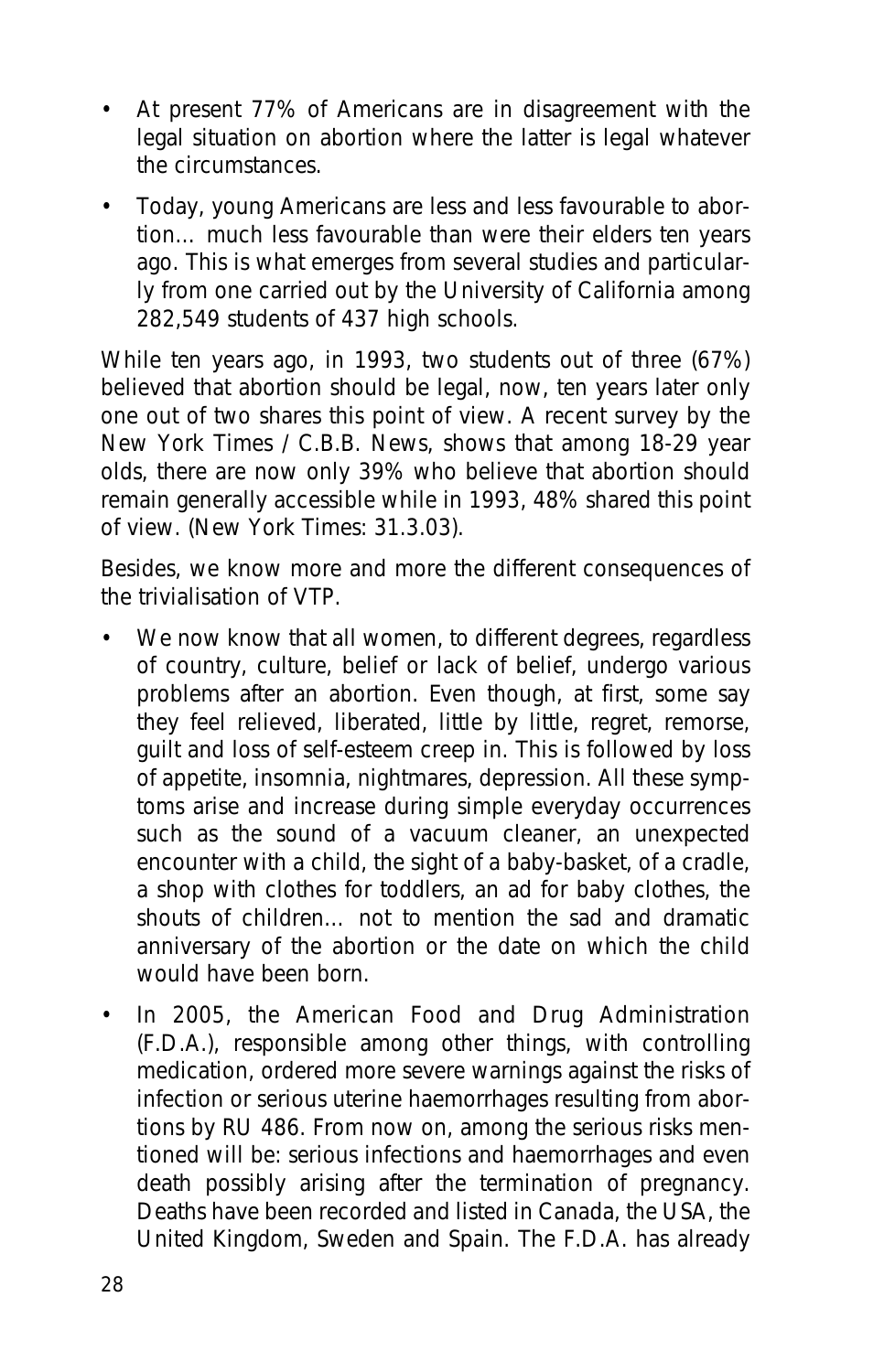received 676 declarations of secondary effects related to RU 486, including 17 extra-uterine pregnancies and 72 severe haemorrhages and serious infections.

- By going over 34 scientific studies carried out since 1960 in about 15 different countries, and more especially in the USA, Canada, Japan, China, Russia and Denmark, we know nowadays, that there is a highly significant statistical relationship between abortion and breast cancer.
- From now on, doctors, gynaecologists, obstetricians and psychiatrists are becoming alarmed by this well-known P.A.S. (Post-Abortion Syndrome). They are beginning to speak and trying to condemn the damage provoked by the death-inducing, unnatural act that is the VTP. The British Medical Journal, in January 2002, opened its columns to Doctor D.C.Reardon and his colleague J.R.Coogle on the subject of the depressions resulting from pregnancies terminated by abortions. Their study focused on 4,463 women followed up for a period of nine years after their abortions. This research shows without a shadow of doubt, that women who have had abortions are 138% more exposed to depression than women who allowed their pregnancy to run its full course.
- In the month of May 2003, another study was carried out by the same doctors joined by paedio-psychiatrist Philippe Ney, a specialist in Post-Abortion Syndrome, a study based on 138,666 cases of abortion or delivery among women living in poverty. This study shows that admissions to the psychiatric service for depression, recurring depression or manic-depressive illness were much more frequent among women who had aborted than among those who had kept their child.

### The Arbitrary Nature of the Laws

• Legal limits to abortion from 12 weeks up to the time of birth, by country.

| China | 9 months |
|-------|----------|
| Japan | 9 months |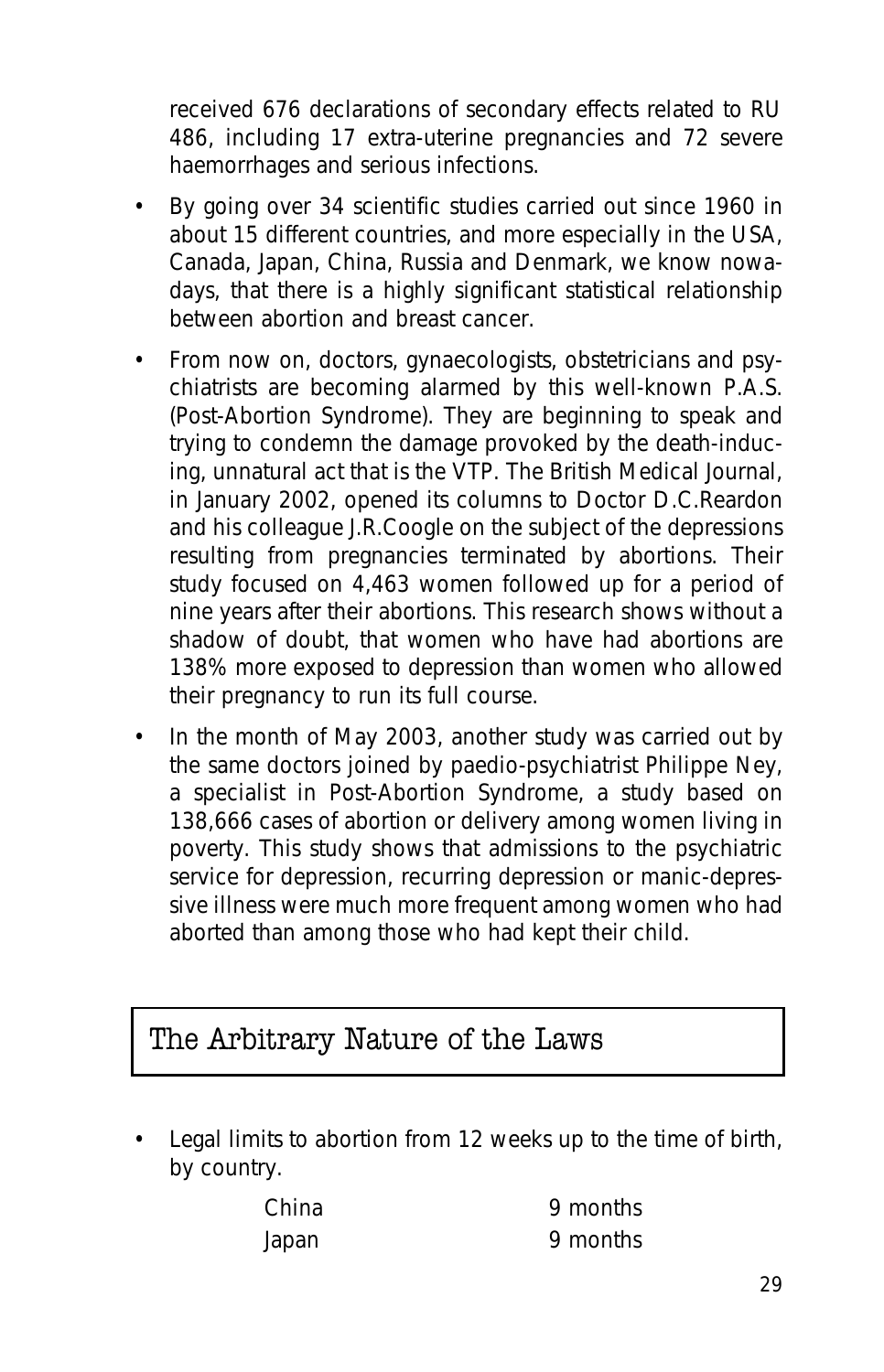| United Kingdom | 28 weeks             |
|----------------|----------------------|
| Holland        | 21 weeks             |
| USA            | 18, 24, 28, 32 weeks |

(varying according to the States and up to 32 weeks with the D&X abortion)

| Sweden         | 18 weeks       |
|----------------|----------------|
| Italy          | 13 weeks       |
| <b>Denmark</b> | 12 weeks       |
| Spain          | 12 weeks       |
| France         | 12 weeks       |
| Finland        | 12 weeks       |
| Luxembourg     | 12 weeks       |
| Norway         | 12 weeks       |
| Germany        | 12 or 22 weeks |
|                |                |

This extreme variability of the time-periods allowed, which runs from 12 weeks to the eve of the birth, shows obviously the weakness and the arbitrary nature of the laws on abortion while we know nowadays that life begins from the formation of the zygote, the fusion of the ovum and the spermatozoid.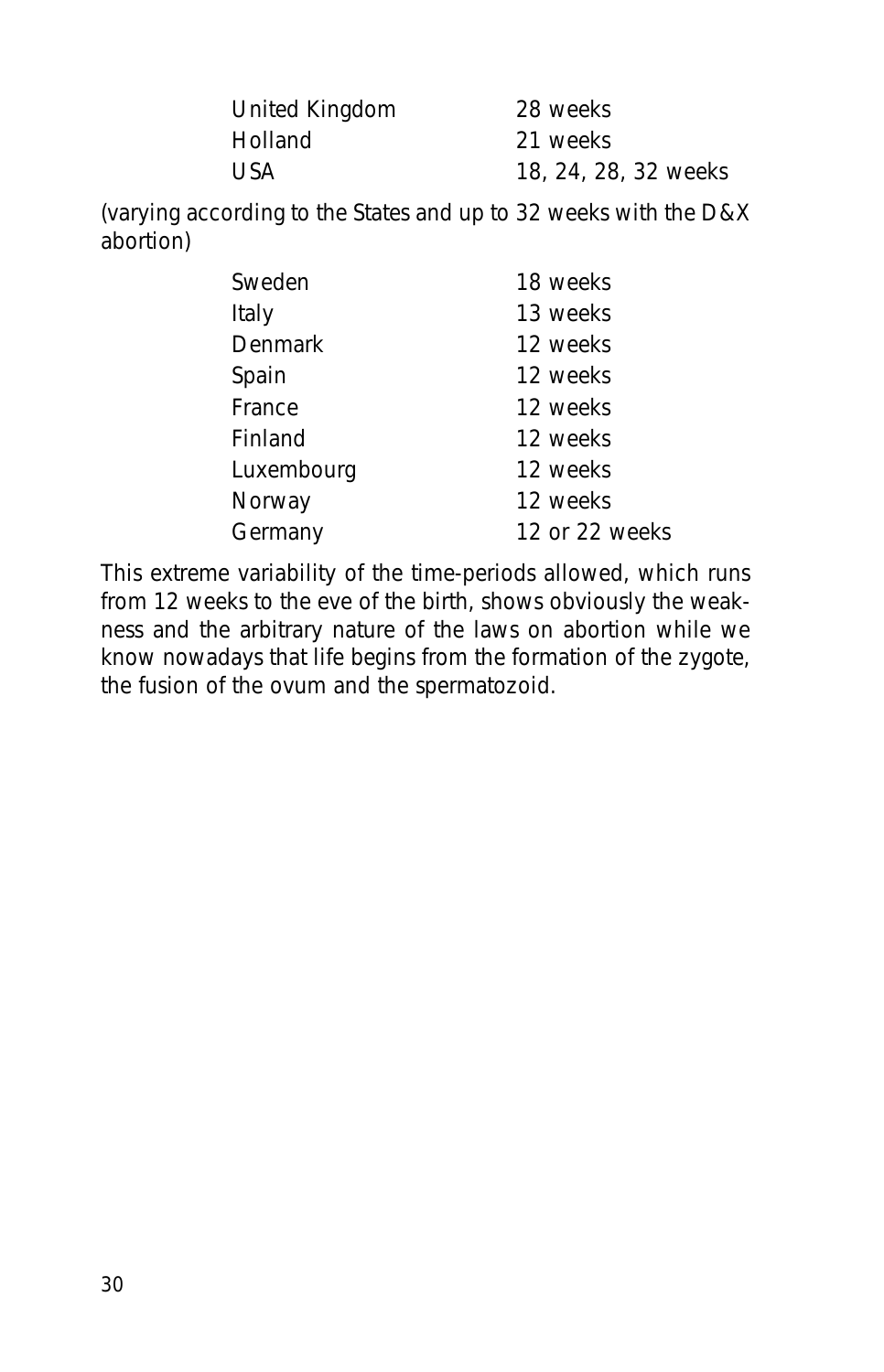The stand other monotheistic religions take on these issues The stand other monotheistic religions take on these issues

| Religions and<br><b>Bio-ethics</b>                 | Magisterium of the<br>Catholic Church                                                              | Protestantism                        | Orthodox                                                   | Judaism                                                   | Islam                                                 |
|----------------------------------------------------|----------------------------------------------------------------------------------------------------|--------------------------------------|------------------------------------------------------------|-----------------------------------------------------------|-------------------------------------------------------|
| insemination by<br>Artificial<br>guop              | refused                                                                                            | heterosexual couples<br>accepted for | refused                                                    | Б<br>general rule<br>forbidden as                         | forbidden because<br>opposed to natural<br><b>NRI</b> |
| insemination with<br>husband's sperm<br>Artificial | having the same negative<br>ethics as insemination by<br>refused but not seen as<br>donoi          | accepted                             | allowed                                                    | neccesity is proved<br>condition medical<br>authorised on | authorised                                            |
| Test-tube baby                                     | refused                                                                                            | heterosexual couples<br>accepted for | refused                                                    | forbidden as a<br>general rule                            | forbidden                                             |
| In vitro fertilisation<br>with husband's<br>sperm  | than for test-tube babies<br>and if there is respect for<br>refused but less firmly<br>all embryos | accepted                             | are no extra embryos<br>condition that ther<br>admitted on | neccesity is proved<br>condition medical<br>authorised on | authorised                                            |
| Loan of uterus<br>(free)                           | very firmly refused                                                                                | no a priori moral res-<br>ponse      | very firmly refused                                        | forbidden                                                 | forbidden                                             |
| Hiring of uterus<br>(paid)                         | very firmly refused                                                                                | refused                              | very firmly refused                                        | forbidden                                                 | forbidden                                             |
| Donation of sperm                                  | refused                                                                                            | accepted                             | refused                                                    | forbidden as a<br>general rule                            | forbidden                                             |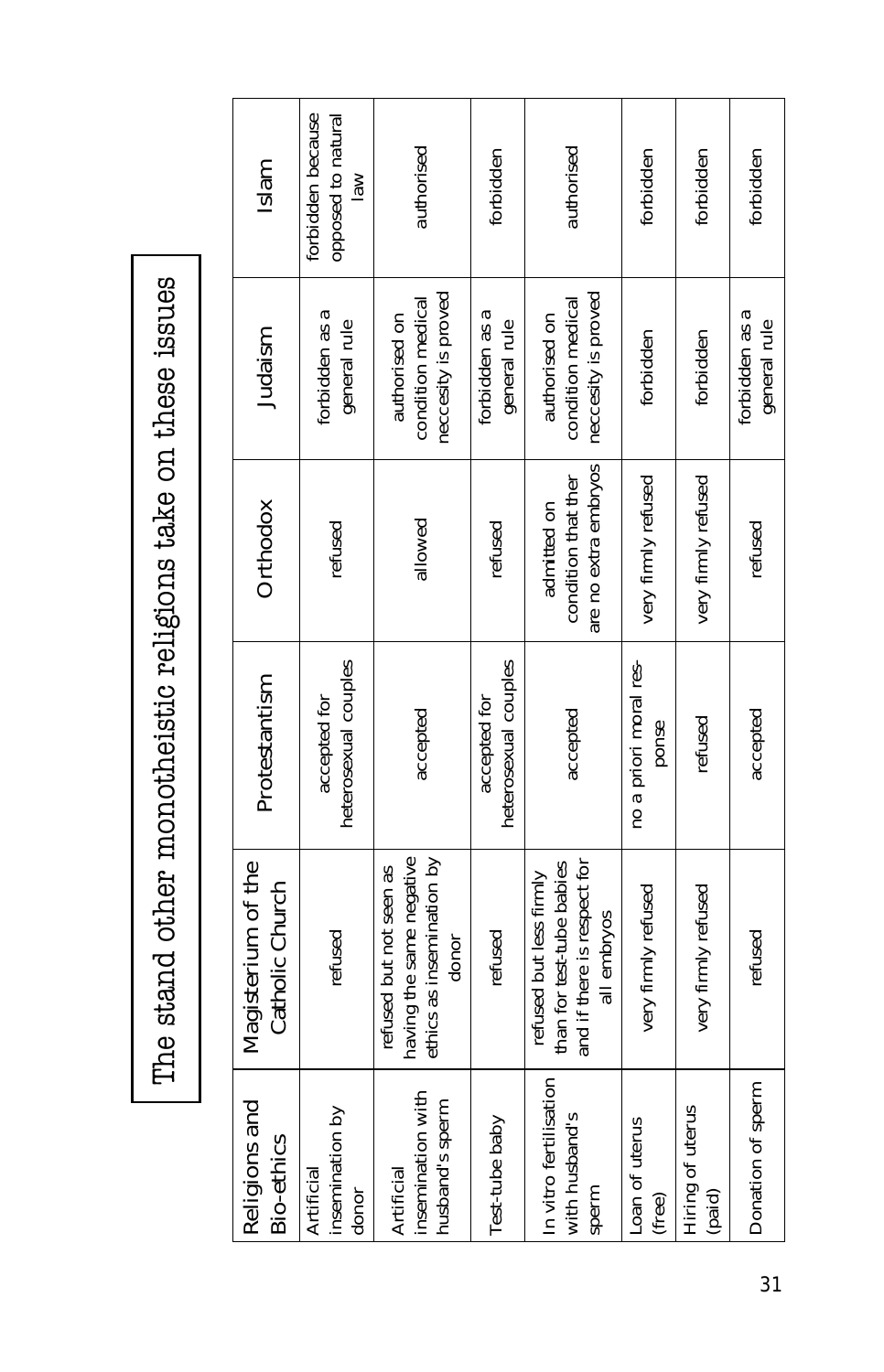| 32 | Religions and<br><b>Bio-ethics</b> | Magisterium of the<br>Catholic Church                                                            | Protestantism                                                                                                      | Orthodox                                       | Judaism                                                                             | Islam                                                                                                           |
|----|------------------------------------|--------------------------------------------------------------------------------------------------|--------------------------------------------------------------------------------------------------------------------|------------------------------------------------|-------------------------------------------------------------------------------------|-----------------------------------------------------------------------------------------------------------------|
|    | Donation of ovum                   | refused                                                                                          | accepted                                                                                                           | refused                                        | totally forbidden                                                                   | forbidden                                                                                                       |
|    | Donation of<br>embryo              | refused                                                                                          | accepted                                                                                                           | refused                                        | totally forbidden                                                                   | forbidden                                                                                                       |
|    | insemination<br>Post-mortem        | very firmly refused                                                                              | refused because of the<br>creating an orphan<br>moral problem of                                                   | refused on principle.<br>Depends on the case   | Strongly discouraged<br>but not forbidden                                           | husband's sperm<br>authorised if                                                                                |
|    | Insemination of an<br>old woman    | refused                                                                                          | reluctance                                                                                                         | efused on principle.<br>Depends on the<br>case | husband's sperm<br>authorised if                                                    | husband's sperm<br>authorised if                                                                                |
|    | Freezing of<br>embryos             | refused                                                                                          | if it is limited in time                                                                                           | refused                                        | authorised                                                                          | ponsibility of doctor<br>norms. Involves res-<br>conforms to ethical<br>moral and spiritual<br>authorised if it |
|    | Destruction of<br>embryos          | very firmly refused                                                                              | accepted                                                                                                           | refused                                        | the gift of an embryo<br>desirable in so far as<br>authorised, even<br>is forbidden | forbidden                                                                                                       |
|    | Research on<br>embryos             | accepts all research with<br>embryo itself and rejects<br>therapeutic aims for the<br>all others | accepts if it is matched<br>non-commercialisation<br>of embryo products<br>with rules for rapid<br>destruction and | automatic refusal                              | authorised. The<br>petential for life<br>supernumerary<br>embryo has no             | forbidden                                                                                                       |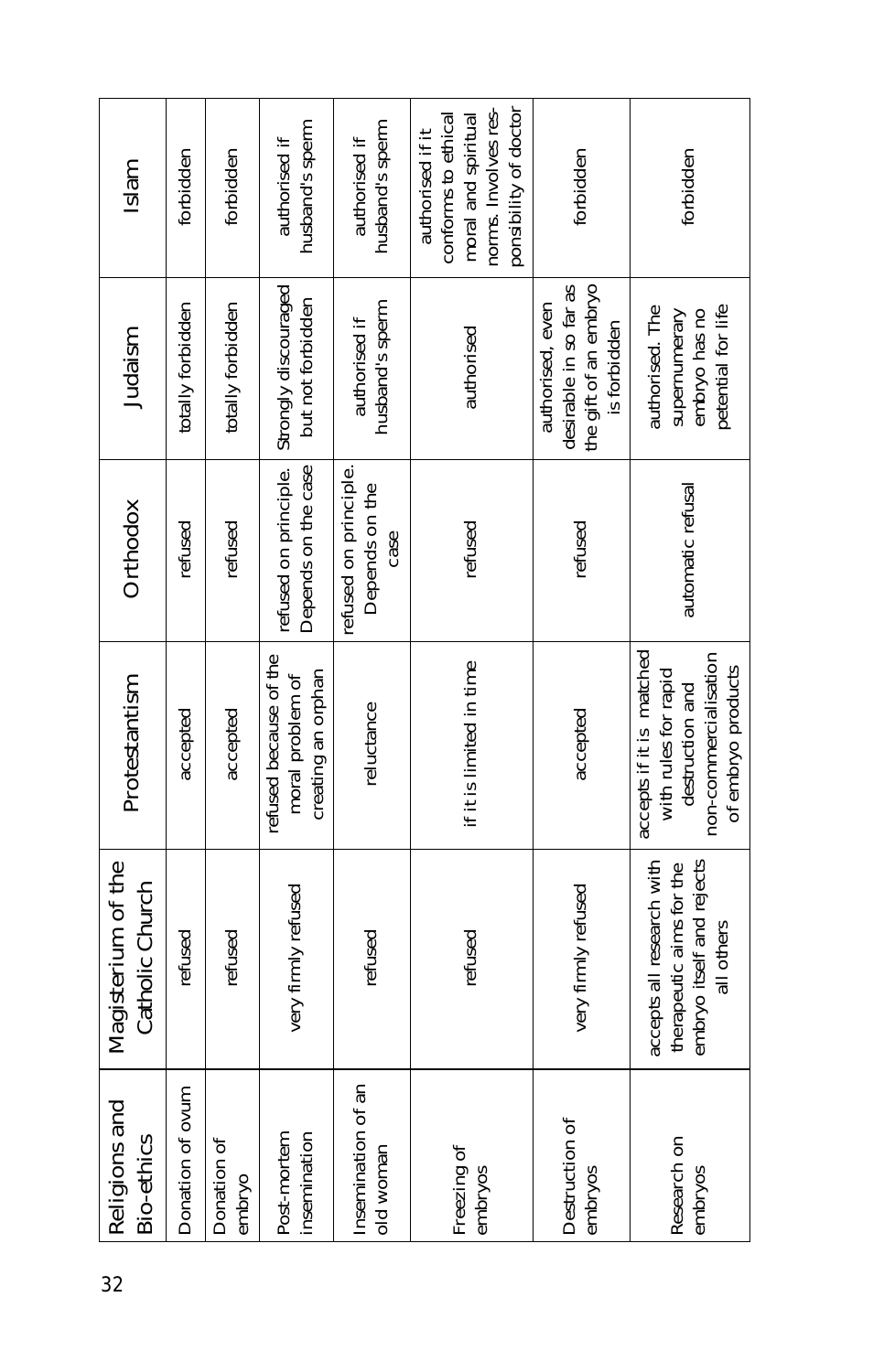| authorised when aim<br>is therapeutic and<br>non-selective             | there is a therapeu-<br>tic, non-selective<br>authorised when<br>ain                                    | there is a therapeutic<br>authorised when<br>alm                                              | there is a therapeutic<br>authorised when<br>alle                                             | authorised                                                                                                      | authorised                                                                                                      | forbidden                                    |
|------------------------------------------------------------------------|---------------------------------------------------------------------------------------------------------|-----------------------------------------------------------------------------------------------|-----------------------------------------------------------------------------------------------|-----------------------------------------------------------------------------------------------------------------|-----------------------------------------------------------------------------------------------------------------|----------------------------------------------|
| authorised                                                             | assessment case by<br>case by rabbis                                                                    | authorised                                                                                    | authorised                                                                                    | are serious (for exam-<br>ple diversification of<br>tion when reasons<br>nor formal opposi-<br>sex of children) | are serious (for exam-<br>ple diversification of<br>nor formal opposi-<br>tion when reasons<br>sex of children) | authorised if there is<br>medical indication |
| refused                                                                | it does not lead on to<br>accepted in so far as<br>an abortion                                          | refused                                                                                       | allowed                                                                                       | allowed                                                                                                         | allowed                                                                                                         | refused                                      |
| accepted in purely<br>therapeutic cases                                | accepted                                                                                                | accepted, but dispropor-<br>and the real importance<br>tion between the cost<br>of the embryo | accepted, but dispropor-<br>and the real importance<br>tion between the cost<br>of the embryo | divided opinion, reluc-<br>tance                                                                                | divided opinion, reluc-<br>tance                                                                                | dangerous and absurd                         |
| would lead to discarding<br>firmly refused because it<br>of the embryo | hed between discovery of<br>there is no link establis-<br>an anomaly and a VTP<br>accepted in so far as | accepted if there are not<br>disproportionate risks                                           | accepted if there are not<br>disproportionate risks                                           | very firmly refused                                                                                             | very firmly refused                                                                                             | very firmly refused                          |
| qenetic diagnosis<br>Pre-implantation<br>(on the embryo)               | Pre-natal diagnosis<br>on foetus                                                                        | operations on the<br>Therapeutic<br>embryo                                                    | Therapeutic opera-<br>tions on the foetus                                                     | Sexing and selec-<br>tion of spermato-<br>zoid                                                                  | Sexing and selec-<br>tion of spermato-<br>zoids                                                                 | Choice of embryos for<br>selection purposes  |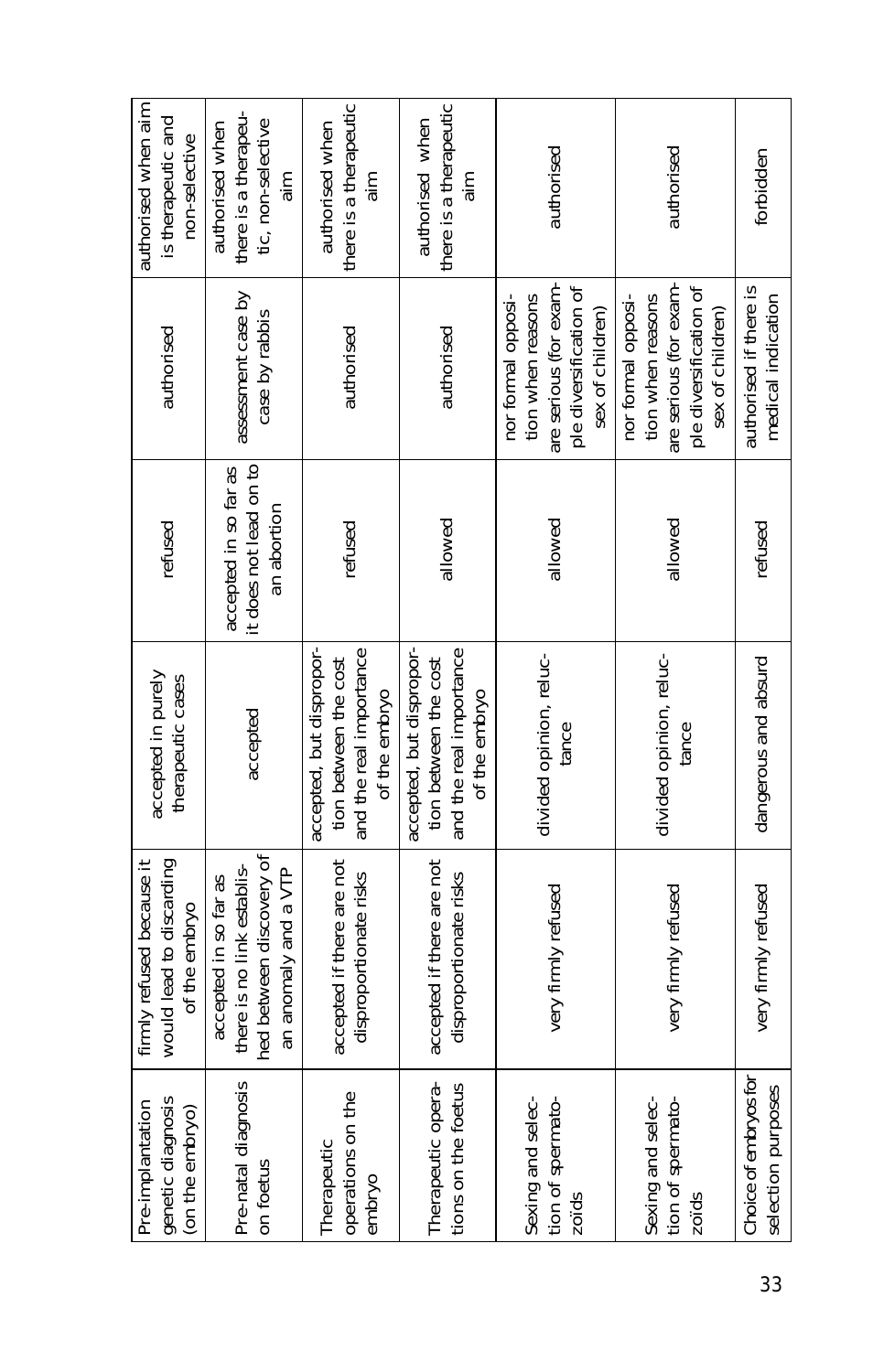## Glossary

**AIH**: artificial insemination with the husband's sperm. Also referred to as homologous fertilisation.

**AID**: artificial insemination from an external donor. Also called heterologous fertilisation.

**Anthropology**: the grouping of sciences which study what man is, in order to pick out at the same time both his particular characteristics (in different cultures) and his fundamental traits, proper to his nature and common to all.

**Blastocyst**: Corresponds to a stage some 15 days into embryogenesis. It follows the morula stage (see below) The blastula is a fluid filled sphere of cells. This stage precedes the formation of the "embryonic bud" and nidation.

**Blastomere**: initial non-differentiated cell resulting from the division of the fertilised egg. This segmentation into 2, 4, 8, 16 blastomeres lasts for three days and ends in the formation of the "morula".

**Chromosomes**: name given to the X-shaped rod-like structures which appear in the nucleus of the cell in division. The number of chromosomes is fixed for each living species. For humans it is 46 (23 of paternal and 23 of maternal origin). The 23 chromosomic pairing determines the sex (XX for women, XY for men). The chromosomes are the support of the genes which characterise the species.

**Cloning**: reproduction of an individual from one of its cells.

**Cognitive**: which concerns the faculties of knowledge.

**Egg**: cell resulting from the fusion of two gametes (fertilisation). This word is a synonym of zygote.

**Embryo**: term used to refer to the product of human conception during the three months after fertilisation. At the fourth month one refers to a foetus.

**Ethical**: the word 'ethical' comes from Greek; the word 'moral' comes from Latin. The two words are often used interchangeably even if some nuances can be given to them.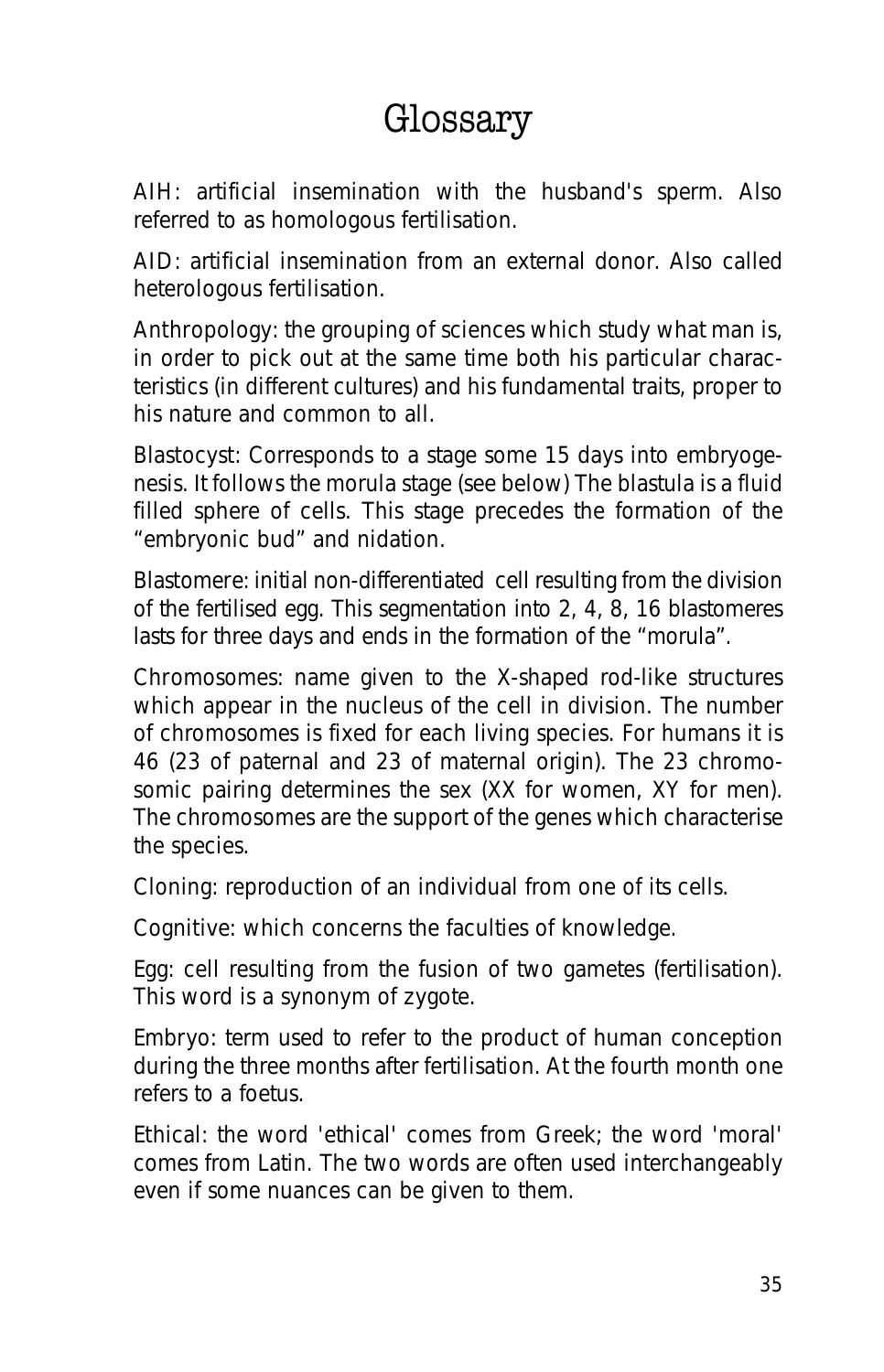**End**: that for which a thing or a being exists or is made; that which beings tend towards, consciously or unconsciously, that which is; the final dynamism of an action or attitude.

**Fivete**: fertilisation in vitro with transfer of an embryo. It is one of the techniques of M.A.P. (medically assisted procreation). This technique is also called "test-tube baby".

**Foetus**: term used to refer to the child to be born, from the fourth month of pregnancy.

**Gamete**: term used to describe the germinal (reproductive) cells. For human beings we speak of spermatozoid (man) and ovum (woman). Their union (fertilisation) produces an egg, also called a zygote.

**Genome**: the ensemble of genes carried by the chromosomes. They contain the gene-pool of the individua

**ICSI**: this technique consists in having a spermatozoid penetrate an ovum in the test-tube. The ovum is kept immobile by microaspiration while the operator injects the spermatozoid by means of a micro-pipette.

**Intrinsic**: what is proper to the object or subject under consideration; what belongs to it and essentially defines it.

**In utero**: what happens in the interior of the uterus, of the womb (for example, natural fertilisation)

**In vitro**: what happens outside the uterus, in an artificial environment (for example, fertilisation in a laboratory).

**Licitness**: moral or legal term indicating what is licit or permitted. Its opposite is illicitness. Thus it is said artificial insemination is morally illicit.

**MAP**: medically assisted procreation.

**Morula**: embryonic stage of fertilised human egg made up of sixteen cells. The cellular divisions give the egg the appearance of a small mulberry or blackberry (Latin 'morum').This stage corresponds generally to the third day after conception. The embryo is still free in the genital channels (the tube). The nidation then takes place at the next stage (blastocyst).

**Nucleus**: central part of the cell. It contains the rolled-up chromosomes, the carriers of the gene-pool of each individual.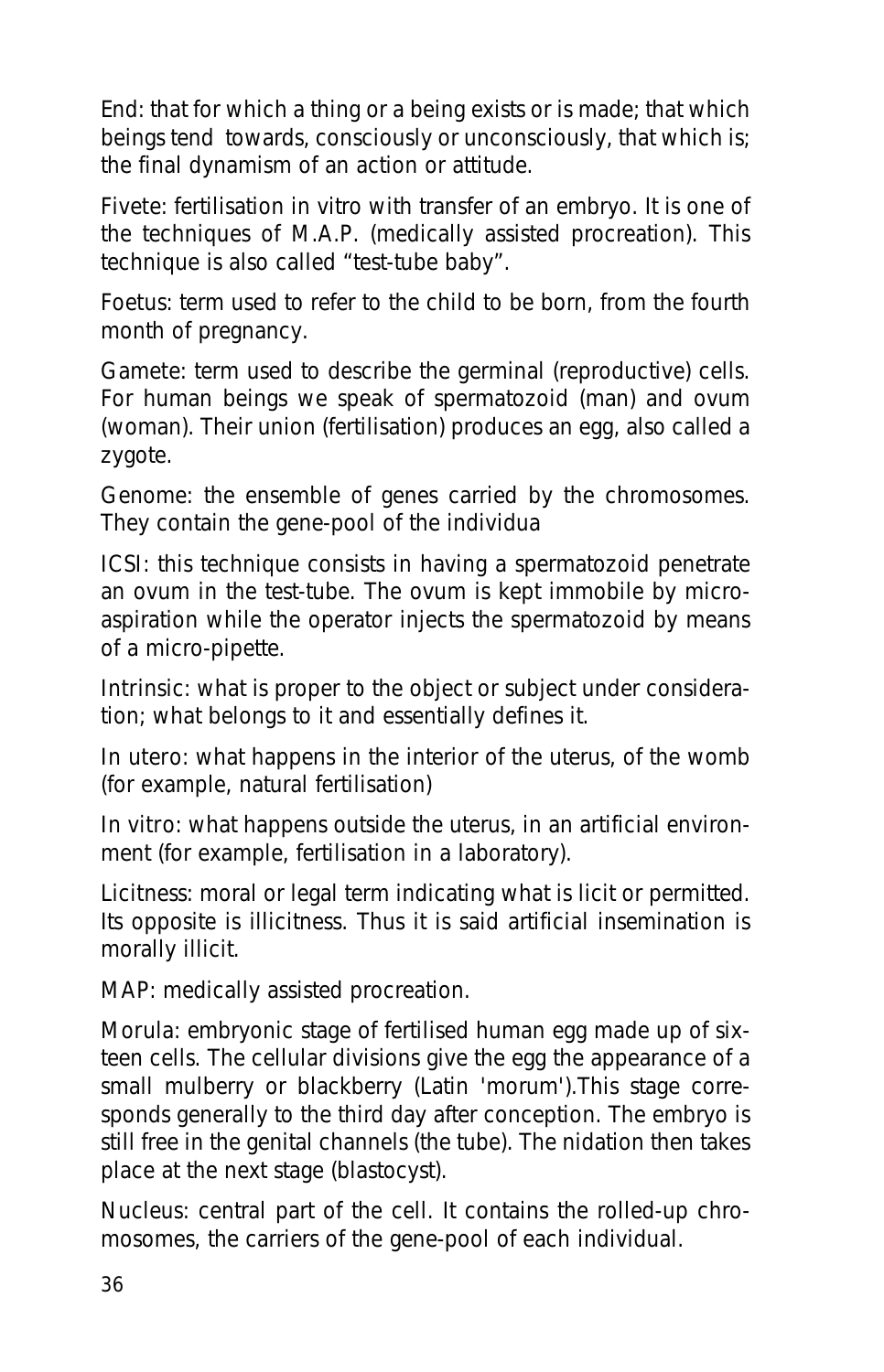**Ontology**: part of metaphysics, a philosophical science, which reflects on what 'a being is as a being', independently of its particular determinations.

**P.I.D.**: Pre-implanting diagnosis. Carried out in the course of in invitro fertilisation with transfer of embryo. It allows for verifying the characteristics of the fertilised eggs before implantation

**P.N.D.**: prenatal diagnosis with a view to discovering malformations or genetic illnesses.

**Somatic**: which concerns the body; what is purely organic. This term is opposed to 'psychic' or psychological. When we speak of "somatic cells" we wish to distinguish them from the "germinal cells". The human body possesses both somatic and germinal cells.

**Sperm**: used to signify both the spermatozoid and the seminal fluid emitted by the man on ejaculation where it consists of prostatic liquid (coming from the prostate and spermatozoids (coming from the testicles).

**Substantial**: essential, what relates to the substance, to the essence of the thing being considered. To speak of 'substantial' is to affirm that one is at the heart of the "thing in itself".

**Therapy**: part of medicine dealing with the manner of caring for the sick. Somatic therapy deals with the cells of the body. Germinal therapy is concerned with the reproductive cells. Any modification brought to the gametes by germinal therapy is transmitted by heredity.

**Ultra-sound scan**: recording by ultra-sound the position of diverse organic structures. This technique is frequently used to display and observe the foetus during the phases of its development in the uterus.

**Uterus**: female organ found between the bladder and the rectum, destined to contain the fertilised egg from nidation up to its full development and delivery.

**Zygote**: synonym for the fertilised egg. Twins coming from the division of the same egg are called mono-zygotes. They have the same gene-pool. Hetero-zygote twins or "false twins" come from two eggs fertilised simultaneously. Their gene-pools are different.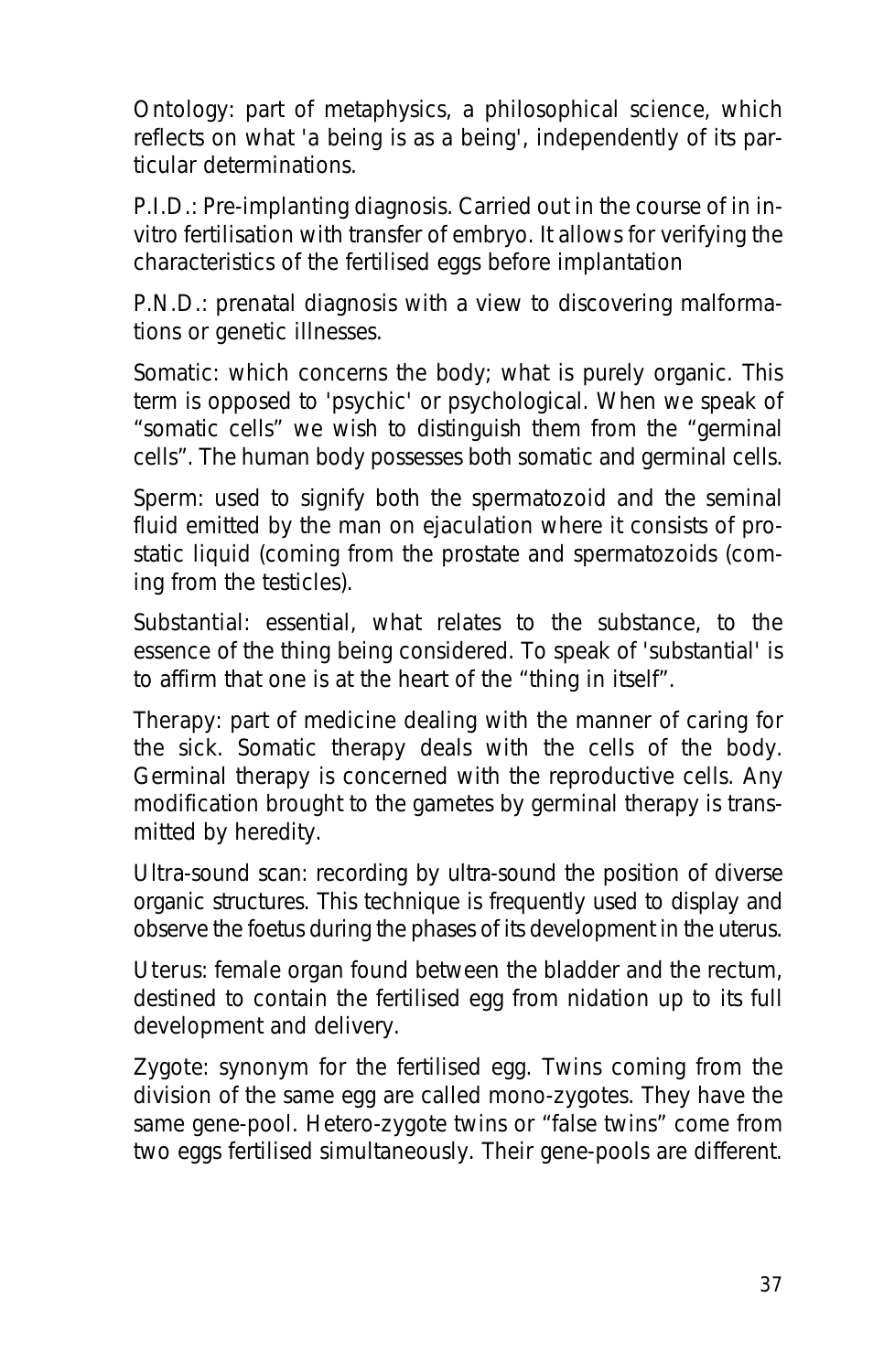## Bibliography

**•** *L'Eglise unanime au service de la vie. Editions Tequi, Paris 2002***.** *(The Church unanimous in the service of life)*

800 pages which gather together documents devoted to human life, coming from the Magisterium (Paul VI - John Paul II), Episcopal Conferences from all over the world, from Cardinals. Bishops… This sum of positions taken by men of the Church, with whom, from now on are joined geneticists, gynecologists, and obstetricians wishes to bear witness in favour of the one who has neither lawyer or union to defend him or her: the unborn child.

**•** *Lexique des termes ambigus et controversés sur la famille, la vie et les questions éthiques***, 1008 pp. Editions Téqui, juin 2005.** *(Lexicon of ambiguous and controversial terms with regard to the family, life and ethical questions)*

This *Lexicon* is trying to remedy a *"manipulation of the language"* present in the great debates of society. Too often the imagination of the citizens is turned upside down without them noticing… Isn't it easier to carry out an *"embryonic reduction"* than an abortion? To have an *"extra-marital adventure"* than to be an adulterer? To eliminate a *"zygote"* or a *"cellular mass"* rather than an embryo? This *"doctoring of words"* is used to distort the truth. To remove this cosmetic doctoring of words is to favour the emergence of a just and objective reflection.

With a preface by Cardinal A. Lopez Trujillo, President of the Pontifical Council for the Family, the Lexicon brings together the contributions of 72 specialists of different nationalities. The project which gave birth to the Lexicon dates back to the International Conference in Cairo on population and development (1994) organized by the United Nations. Mgr. Jean-Pierre Ricard explains that *"some of the participants at this Conference noticed (…) that a curious language, almost coded, was being used, in which certain expressions, apparently anodyne, but in fact ambiguous or with a double meaning, were turning up regularly and could change the true intentions of the organizers of the Conference. These same participants also noticed that this manipulation of language was not confined to the Cairo Conference, but seemed to have become a habit in this particular sector of the UN.*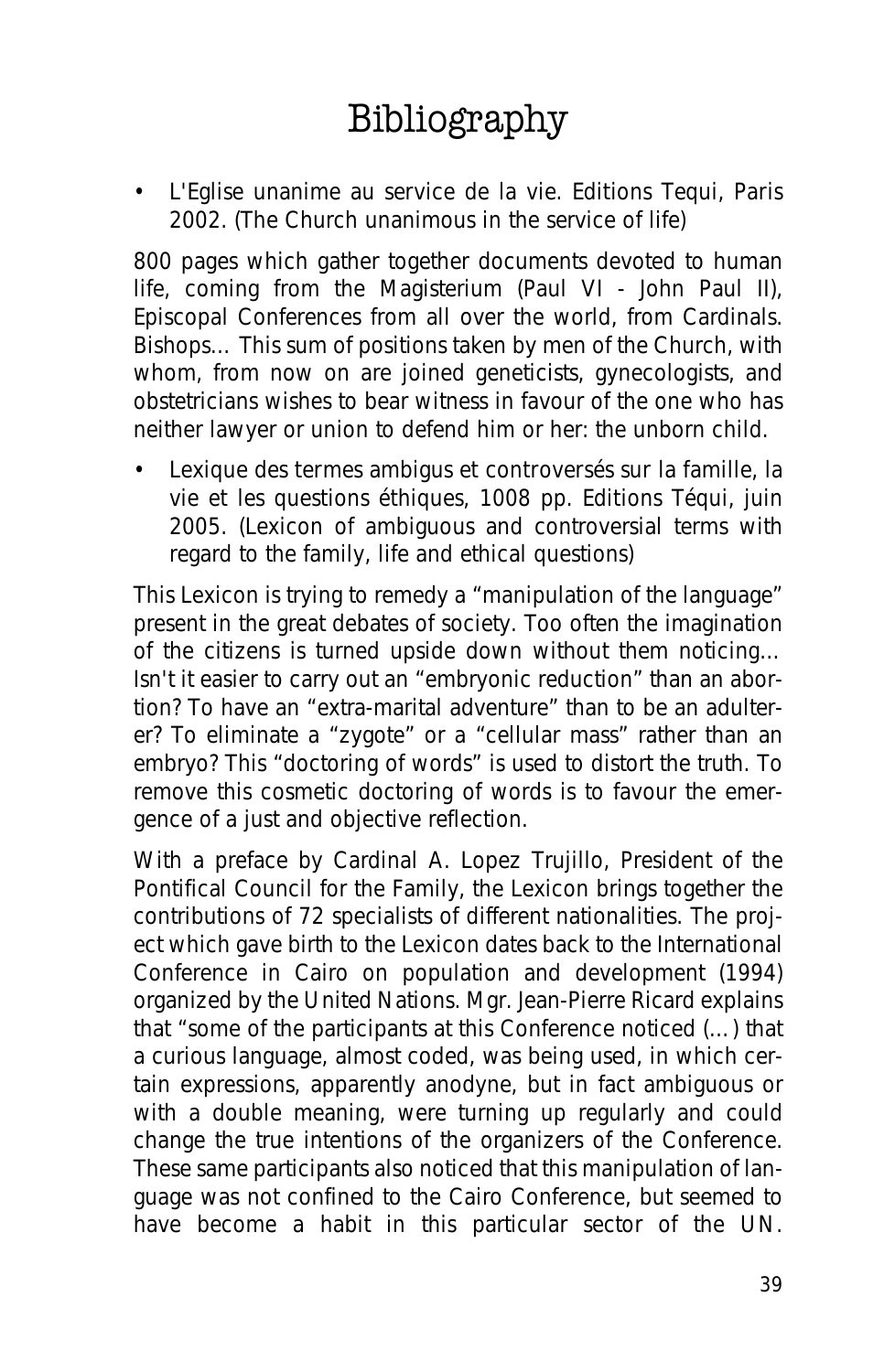*Conscious of the fact that uninformed persons could let themselves be caught up in this semantic game in other international meetings, and vote, without realizing it, in favour of motions opposed to their convictions, these delegates asked the Pontifical Council for the Family to publish a kind of lexicon of those words with an ambiguous or double meaning which were being used"*.

- \* http://soslavie.free.fr
- \* http://www.priestforlife.org
- \* http://www.all.org (American Life League).
- \* http://www.abortion/breast/cancer.com
- \* http://www.afterabortion.org.